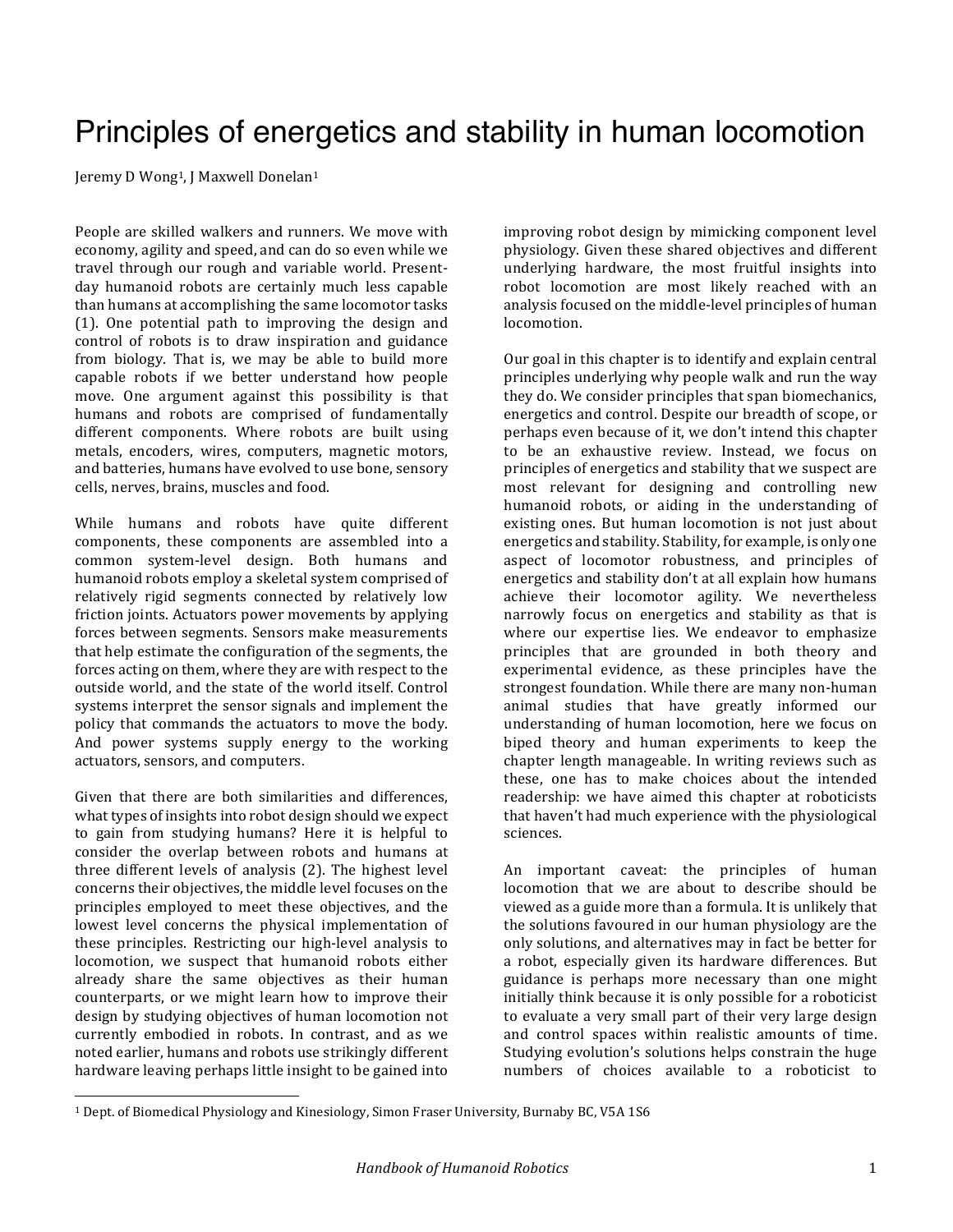combinations that might actually work. After all, nature's exemplars are the only ideas that we have that aren't our own, and unlike our own ideas, we know Nature's solutions work (3).

## *Bipedal locomotion is a defining trait of humans*

There was a time when our ancestors weren't bipedal. These animals—the common ancestor between humans and apes— primarily moved around by climbing between trees and when they moved overground, they employed all four limbs. The clearest evidence of the origin of bipedalism comes from hominid fossils that are about 4 million years old, although it possibly originated millions of years sooner (4). This bipedalism plays a central role in our human origins—evidence suggests that it only evolved once within what we now recognize as many hominid lineages, and it occurred millions of years before our ancestors acquired distinctly human traits like large brains, long life-spans, language, tool use, and fire  $(5, 6)$ . These millions of years of natural selection have adapted the human locomotor system in many ways, including straightening leg posture, lengthening the legs, increasing energy storage capacity in the feet, and changing the relative sizes of muscle groups  $(7, 8)$ .

Not only has human locomotion been shaped by evolution, but we also tune it over a lifetime of practice. The typical human baby takes its first steps around 1 year of age, and quickly ramps up to taking an average of about 14,000 steps per day while covering around 5 km of ground (9). At first, walking is at the boundary of infants' capabilities—they fall more than 100 times per day on average (9). But skill rapidly improves—walking kinematics resemble the adult form by about four years of age, and falls become very rare, even in older adults  $(10)$ . The frequency of walking is maintained over much of the lifespan, with adults averaging about 6,000-10,000 steps per day  $(11)$ . These daily step counts are not typically accomplished with a few periods of long walks, but instead are dominated by a large number of very short duration bouts  $(11-13)$ . We are moving around rather than standing, sitting, or lying down—for about  $8$ hours each day. And this movement demands about onethird of our daily energy requirements, and about 95% of the energy we use above that required to simply sustain life (14). While the amount of walking declines in older adults (15), we have logged about 300 million total steps by the time we take our last one.

## *A central objective for human locomotion is to minimize energetic cost*

An important performance metric for walking and running is the rate at which the body, including all the active muscles, consumes chemical energy. This is referred to as metabolic energy expenditure, or simply

energetic cost. While it is not technically possible to measure the energy consumed by each individual muscle, we can measure the total energy consumption in a few different ways  $(16)$ . The most common method termed indirect calorimetry for historical reasonsmeasures the air we breathe in and out to determine the volume of oxygen consumed by our body. Our bodies use this oxygen to liberate the energy stored in the chemical bonds of fat and other molecules, in the same way that a campfire uses oxygen to release the energy stored in wood. There is a fixed relationship between the number of oxygen molecules required to break each bond, and the amount of energy released with each break. So, we can simply count the difference between the number of oxygen molecules that go into the body and the number that leave to determine the body's chemical energy consumption. It is a little more complicated than conveyed in the previous few sentences because the body has different stored fuel types—fats, carbohydrates and proteins—and the energy liberated per oxygen molecule depends on the fuel type. Fortunately, the amount of carbon dioxide released differs for each fuel type, so we can increase our accuracy in estimating energetic cost by also measuring carbon dioxide production (17). Nevertheless, an accurate rule of thumb is that 21 Joules of chemical energy is liberated for each milliliter of oxygen consumed when the body metabolizes a typical mix of its fuels (17).

The energy required for walking and running depends upon how the task is accomplished. At faster speeds, for example, walking or running demands a higher rate of energetic cost (measured in energy  $($ ]) per unit time  $(s)$ and per unit mass  $(kg)$ ) than when moving more slowly (Figure 1). For walking, the rate of energetic cost increases monotonically and is roughly proportional to the square of speed  $(18, 19)$ . For running, it increases linearly with speed (20). Rather than express the energetic cost as energy used per unit time, it is often preferred to express it as energy used per unit distance. This is probably a more relevant metric for human behaviour because we usually have to get from one place to another rather than simply walk or run for a certain period of time. In walking, the energetic cost per unit distance—termed cost of transport—is bowl-shaped with the minimum cost at an intermediate walking speed. This cost bowl is quite flat around the minimum for changes in speed of  $10\%$  we expect that people, on average, pay an energetic penalty of only about  $1.5\%$ (21). The minimum has a dimensionless value of approximately 0.3, when the measured energy is normalized for the distance travelled and the body weight of the individual. This economy is about equal to that measured for a similar-size quadruped moving at the same speed  $(22)$  and around 10 times lower than that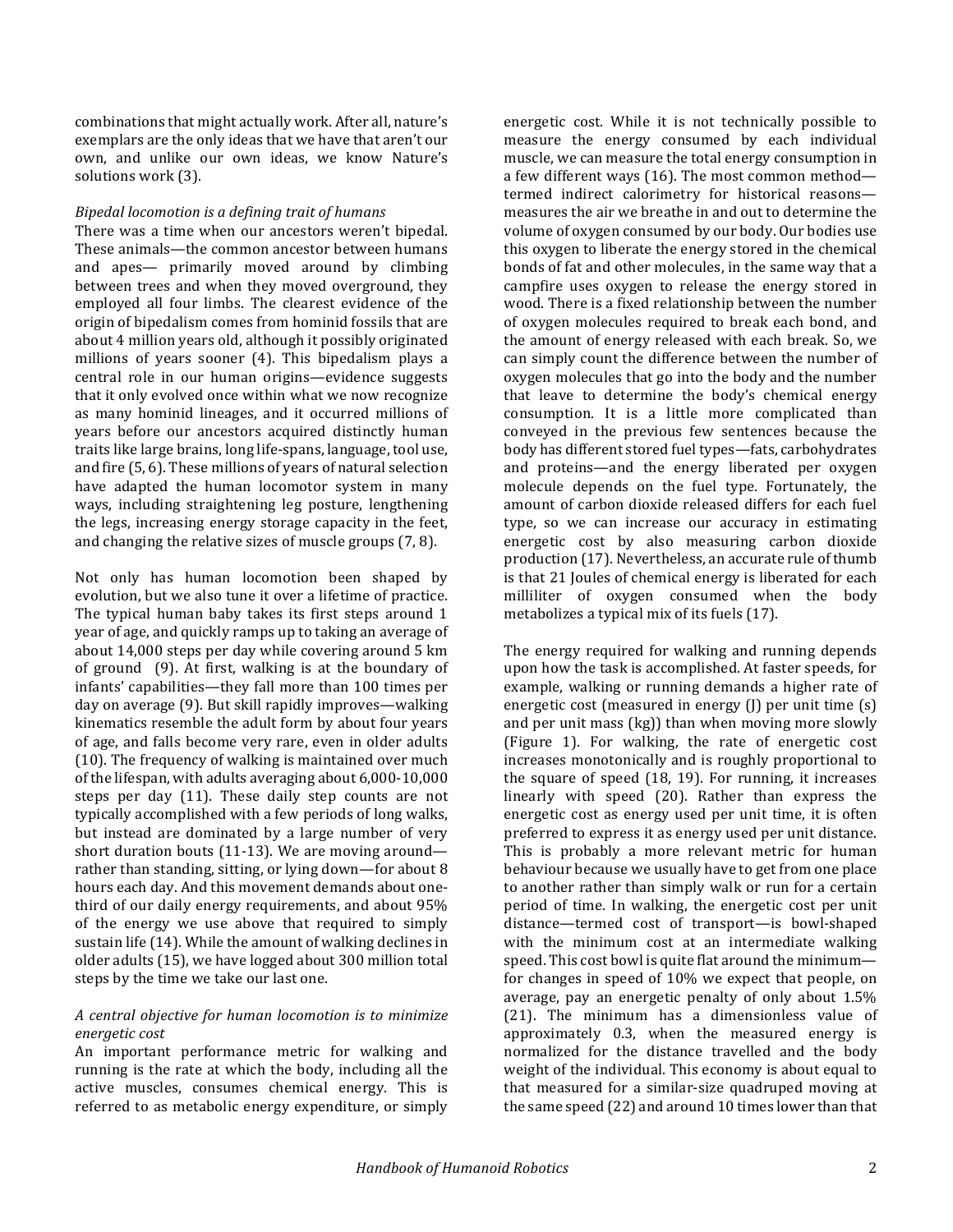

*Figure 1. Metabolic data for walking and running.* (A) Metabolic power of walking and running. For running, the metabolic *power is linearly related to speed (blue). The metabolic power of walking increases non-linearly with walking speed.* (B) The *cost of transport of running and walking. Cost of transport is made dimensionless by dividing energetic cost (J) by the*  distance travelled and body weight. For running it decreases rapidly below speeds of 2 m/s, and remains roughly independent of speed thereafter. The cost of transport for *walking has a minimum near the preferred walking speed*  $\sim 1.5$ *m/s), and exceeds the cost of running at ~2.3 m/s. The walking data and slow running data*  $\left($  < 3 m/s, filled circles) are data *from unpublished experiments at University of California, Berkeley.* The high-speed running data (open squares) are from *Mayhew et al.* (60). Error bars denote standard deviations. The polynomial fit lines are for illustrative purposes only.

estimated for Honda's Asimo humanoid robot (23). In running, the cost of transport is nearly independent of

speed  $(19)$  (Figure 1). This surprising result means that while the rate of energy expenditure is much higher at fast speeds, it is nearly exactly balanced by shorter total time the muscles have to be actively consuming energy the same amount of energy is needed to cover a given distance no matter if it is run fast or slow. Importantly, energetic cost doesn't just depend on speed. It is strongly affected by step frequency, step width, degree of knee flexion, and injury, to name just a few  $(24-26)$ . Indeed, almost any change to how a person walks or runs will change the way muscles are used and thus have an effect on the resulting energetic cost.

People prefer to walk and run in ways that minimize their energetic cost (Figure 2). For example, we tend to move at a speed that minimizes our cost of transport (27-30). And at a given speed, we select the best gait—be it walking or running—to approximately minimize energetic cost (31-33). People also consistently select the appropriate step frequency, step length and step width that keeps cost minimized  $(25, 34, 35)$ . This is not to say that there aren't other goals during locomotion. A particular speed may be required if one is trying to catch a bus, for example, while stability is necessary to avoid falls. Yet, within these constraints, energy minimization appears to be paramount. Indeed, there are no known elective changes that we can make to our locomotion biomechanics that will decrease our energy expenditure relative to their preferred gait (36).

Our ability to find economical gaits reflects processes operating on different timescales. On the longest timescale, evolution appears to have favoured morphologies that made our ancestors more economical (37). Movement comprises a substantial fraction of our daily energy needs (38, 39), and adaptions for more economical movements would have meant less time required to search for food, leaving more time available for other factors that affect evolutionary fitness such as hiding from predators, reproduction, and raising offspring (40). Over shorter timescales, our economical gait might also be the product of the tuning of our neuromuscular physiology over developmental time. Indeed, our gait biomechanics mature over the course of childhood (12), and are mirrored by systematic decreases in the cost of transport  $(41)$ . On the shortest timescales, our nervous systems employ real-time optimization to find energetically optimal control strategies. We think the clearest evidence of this comes from our own studies that have used exoskeletons to reshape energy cost as a function of a person's gait (42). After the exoskeletons present the wearer with new relationships between walking movements and energy expenditure, people rapidly adjust their movements to converge on the new energetically optimal gait, and do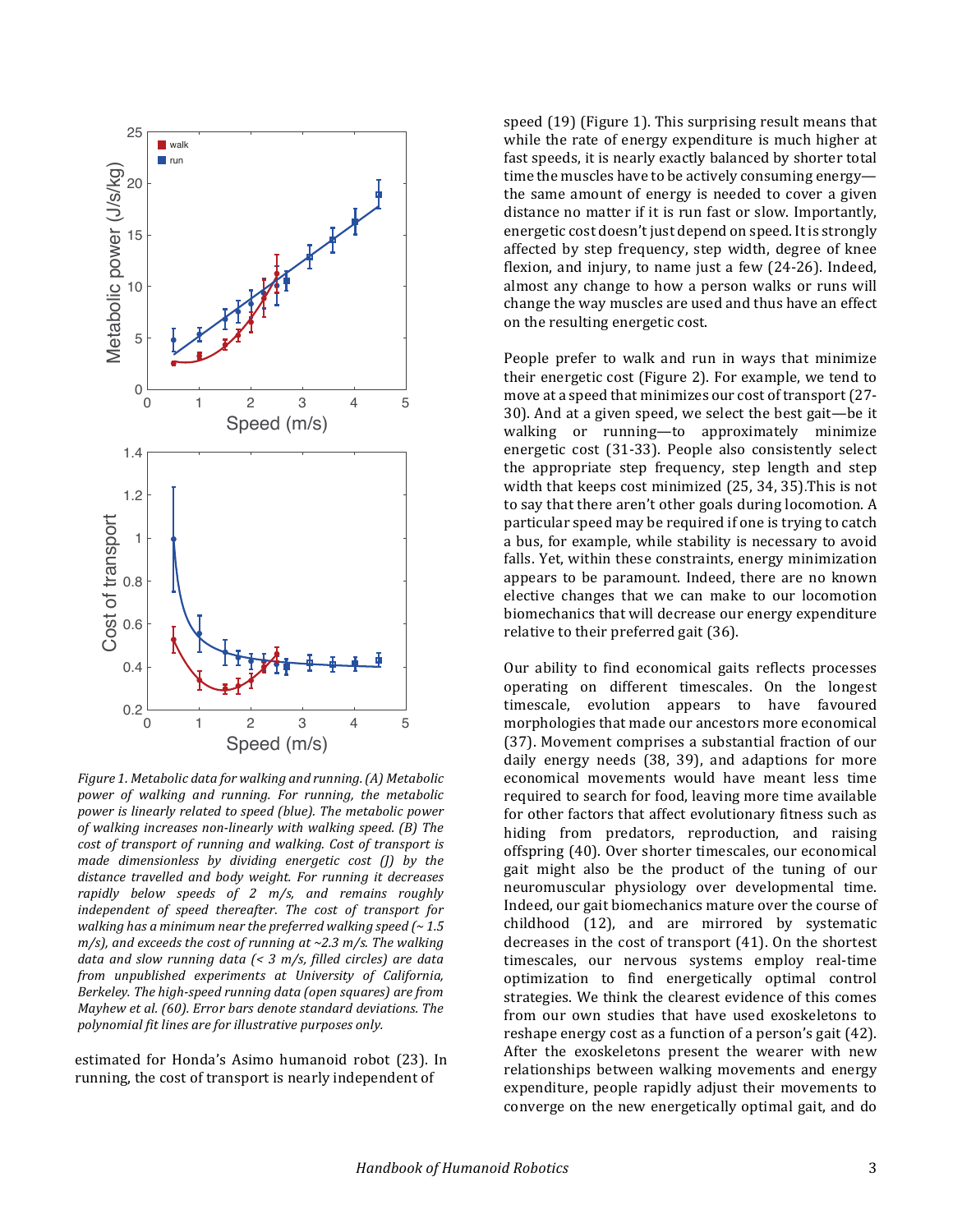

Figure 2. Humans prefer to move in ways that minimize energetic cost. The grey lines in each figure denote the energetic cost at the preferred (A) speed of walking (21), (B) step frequency of walking (24), (C) step width of walking (25), and (D) step frequency of running (59). Error bars denote standard deviations. The polynomial fit lines are for illustrative purposes only.

so for remarkably small savings. The nervous system is both rapid and frugal in its desire to minimize energetic cost. 

## *Walking and running employ distinct underlying mechanisms*

Almost no net mechanical work is required when walking or running over level ground at a constant speed. This is because if the ground is hard-like packed dirt rather than sand—the legs need to perform very little mechanical work on the environment. And the body doesn't need to perform net mechanical work on itself because its average potential and kinetic energy are not changing. This is not to say that the gravitational and potential energy of the body don't fluctuate within a stride cycle—they do (Figure 3). But, these fluctuations need not be entirely due to muscle and other tissue dissipating energy by performing negative mechanical work on the body, and then muscle restoring it using metabolically expensive positive mechanical work. Instead, in both walking and running, these energy fluctuations could be due to passive mechanisms that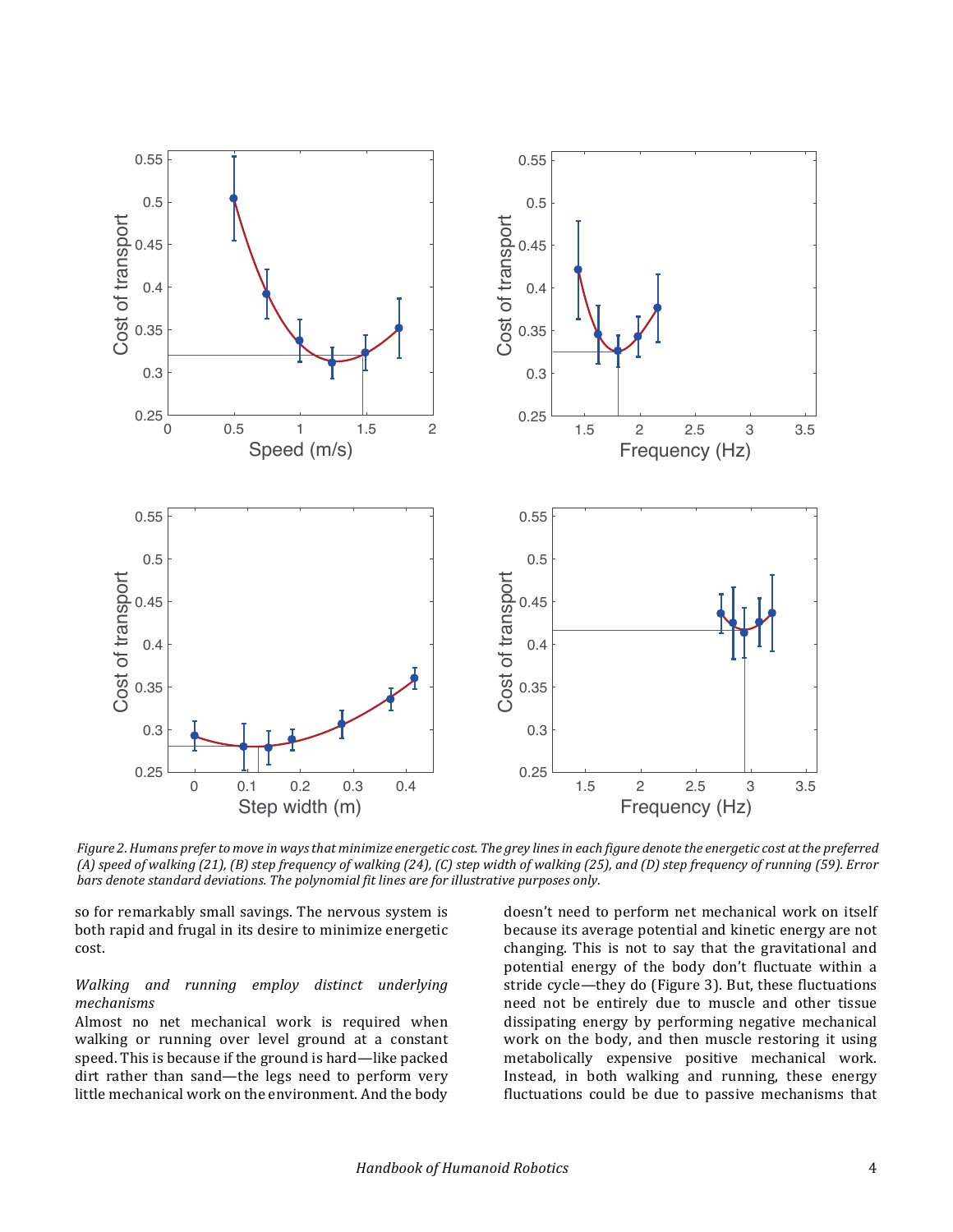

*Figure 3. Dynamic walking models. TOP:* (A) At slow speeds, humans move by walking. (B) Here we show the vertical and horizontal ground reaction forces on the stance foot during one gait cycle, beginning at heel strike and ending with push-off. (C) These input forces result in *changes* in the center of mass kinetic and potential energy (gravity), which oscillate out of phase with each other. (D) The simple model of *walking represents the motion of the center of mass as an inverted pendulum - a point mass (COM) located on a massless, rigid leg. Not* shown is the swing-leg, which is also modelled as a pendulum. BOTTOM: (A) At faster speeds, humans move by running. (B) The ground *reaction* forces on a leg during stance are shown (no forces act on the feet during the aerial phase). (C) During contact with the ground the *center* of mass kinetic and potential energy fluctuate in phase. After push-off, the center of mass enters an aerial phase, before returning to the ground. (D) The spring-mass model approximates the centre of mass (COM) behaviour. Here the swing leg is omitted. Data adapted *from Farley & Ferris 1998 (144).*

enable the storage and return of mechanical energy within a stride cycle. While walking and running may share this common feature of energy conservation, the consensus is that they differ in the mechanisms they employ to execute it (43).

Walking employs pendular mechanisms that conserve mechanical energy (43-45). During the single support phase of walking, the stance leg is relatively stiff  $(46)$ . Consequently, the rest of the body first moves upwards and then downwards as it translates forwards. This behaviour is well described by an inverted pendulum that models the stance leg as a massless rigid strut, and the rest of the body as a point mass located at the center of mass (COM; Figure 3). A pendular mechanism enables forward motion of the body without requiring muscles to perform mechanical work, by exchanging translational kinetic energy for gravitational potential energy. Measurements of the mechanical energy of people's COM during this period indicate that the translational kinetic energy and gravitational potential energy indeed fluctuate out of phase  $(43)$ (Figure 3). The swing leg dynamics also take advantage of pendular motion—the leg swings passively for much of its swing phase, converting gravitational potential energy into kinetic energy in the first half of swing and then reversing that process in the second half  $(47)$ . However, the entire motion isn't passive—brief periods of muscle activity at the beginning and end of swing force the leg to accelerate and decelerate quickly (48).

Running employs spring-like mechanisms, which may help conserve mechanical energy. During the ground contact phase of running, the stance leg is relatively compliant—it flexes during the first half of stance, and extends during the second half. This has led to a simple model of running that, like the inverted pendulum model of walking, models the body as a point mass. But unlike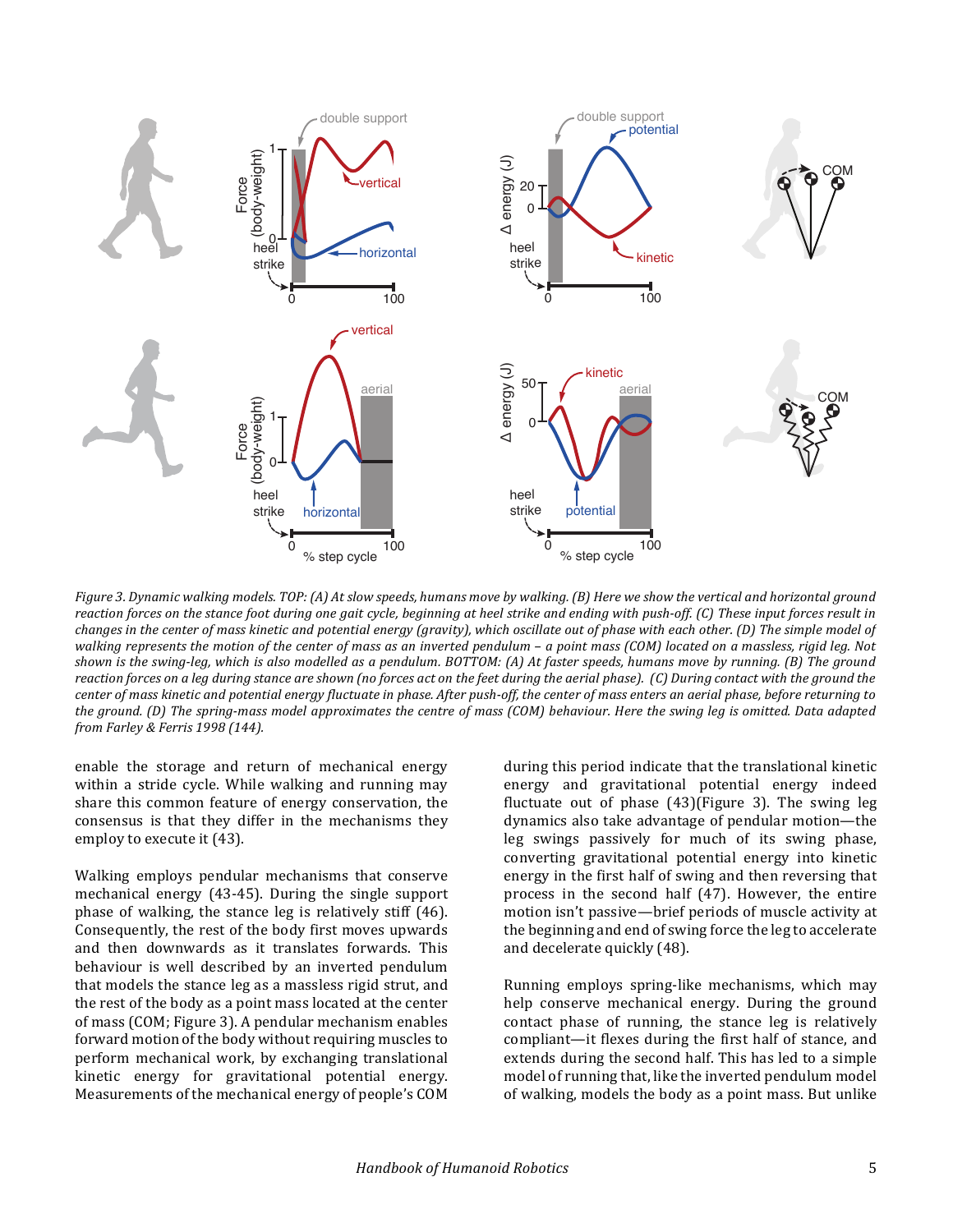walking, the leg is approximated as a massless spring rather than a rigid strut (Figure 3). This mechanism, which is sometimes called a spring-mass model and sometimes called a spring-loaded inverted pendulum, conserves mechanical energy by storing it as elastic potential energy during the first half of stance phase and then returning it during the second half. Indeed, human experiments demonstrate that the COM is at its lowest during mid stance in running, but at its highest during mid stance in walking (46). Furthermore, measurements of the mechanical energy of the body's COM during stance indicate that the translational kinetic energy and gravitational potential energy fluctuate in phase with each other, but out of phase with the elastic potential energy of the leg (18, 49, 50). Perhaps most remarkably, human experiments demonstrate that the entire leg behaves like a single spring during ground contact, delivering force to the ground in proportion to its compression. This leg stiffness is remarkably linear, and exhibits very little hysteresis (51).

The inverted pendulum and spring-mass model described above are more conceptual and descriptive than predictive. They do describe the measured COM trajectory during walking and running, and have played an important role in conceptualizing the utility of mechanical energy conservation in moving the body forward economically. They also demonstrate that there are multiple candidate mechanisms for useful energy conservation. However, humans and human locomotion don't strictly conform to these models. For example, our bodies aren't point masses and our legs aren't massless. And during walking, our legs are more compliant than implied by a strut-like inverted pendulum (46). Indeed, models with springy legs can reproduce human ground reaction forces and COM trajectories not only for running, but also for walking (52). And in running, our spring-like leg behaviour may be less related to conservation of elastic energy in structures like tendons, and more related to how our nervous system controls our muscles and joints. Importantly, the original inverted-pendulum and spring-mass models don't make predictions about our locomotor behaviour, such as our energetic cost, our preferred biomechanics, and our stability. Despite this major explanatory shortcoming, these models have nevertheless been central to our understanding of locomotion primarily by influencing the direction of more predictive models. For example, the idea of pendular walking has been taken to the under-actuated extreme in the seminal work of Tad McGeer (1990)(53). Inspired by the original work of Cavagna and McMahon, McGeer showed that simulated and physical models of straight-legged and kneed robots are capable of generating dynamic walking gaits in the absence of any actuation, save for that provided by

gravity. The original McGeer models, and extensions of them that we collectively refer to as dynamic walking models, do make predictions about why walking requires energy and control, and how much energy and control it requires under different circumstances. The spring-mass model has similarly spawned useful predictive models that harness spring-mass mechanics (54-57). We further describe many of these walking and running models within this chapter, and do so when they become useful for explaining locomotion's underlying principles.

# We walk at slow speeds and run at fast speeds because it is *most economical to do so*

The ways we normally walk and run are not the only ways of using our legs to get around. For example, we might skip, hold our centre of mass (COM) completely level, or land with stiff legs when we run, but we seldom do so. To understand why we walk and run the way that we do, Srinivasan and Ruina (2005)(58) developed a simple model of bipedal locomotion that could perform virtually any type of gait. They used numerical optimization to discover which types of gait would minimize muscle mechanical work at each speed. Unbiased by an expectation of what the optimal gaits may be, the optimization algorithm converged on the classic gaits of inverted-pendulum walking at slow speeds and spring-like running at fast speeds. Note that in the case of running, this behaviour was observed despite the fact that the biped did not store and return elastic energy, indicating that the spring-like behaviour of the human leg has energetic benefits beyond the conservation of mechanical energy. These optimization results suggest that we walk the way we do at slow speeds, and run the way we do at fast speeds, because they minimize energetic cost. Experimentally, it is impossible to compare all possible gaits. Because it is possible to run at all walking speeds, and walk at many running speeds, a logical comparison is between these two gaits at the same speeds. Measurements of the energetic cost of walking and running (Figure 1) show that it is more expensive to run than walk at slow speeds, while at fast speeds it is more expensive to walk than run  $(21, 24, 25, 59, 60)$ . And, people prefer to switch between the two gaits at about the speed where it becomes cheaper to use the other gait  $(32)$ . A second logical comparison is to gaits where the center of mass trajectory is kept flat and moving at a constant speed, like the center of mass motion in a rolling wheel. This is similar to the gaits made famous by the unlikely duo of Groucho Marx, the actor, and Asimo, the robot. Such a gait can be used at both walking and running speeds, but in either case, there is a very large energetic penalty relative to typical walking and running gaits  $(61, 62)$ . These results demonstrate that it is energetically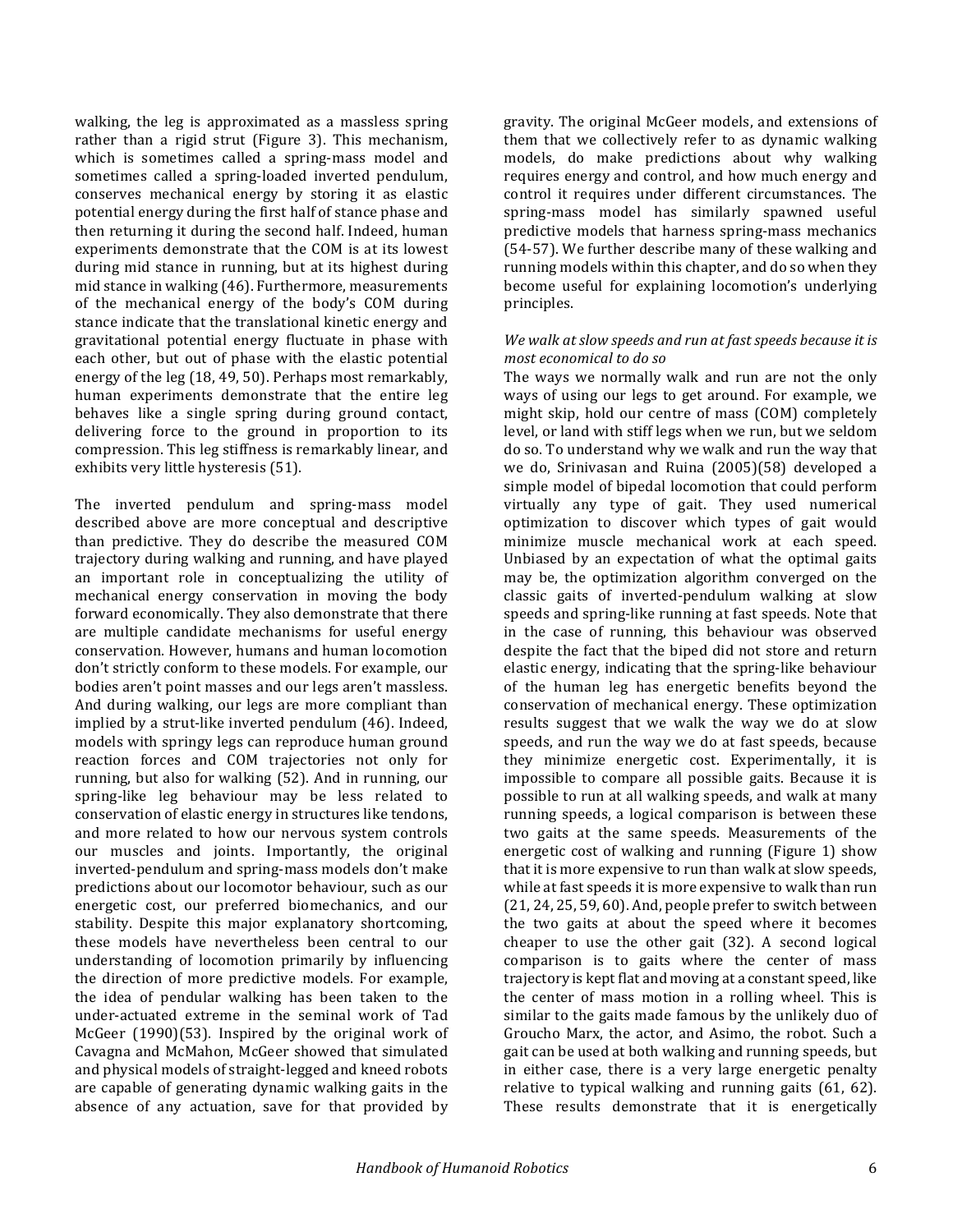disadvantageous to eliminate the mechanical energy fluctuations that normally occur within a gait cycle.

# *Energetic cost of walking is dominated by transition costs and leg swing costs*

Our movements are powered by muscles. Our muscles can behave like motors, generating forces while shortening by converting stored chemical energy into positive mechanical work that lifts and accelerates our bodies. This chemical energy originates from the food we consume, and is often referred to as metabolic energy. When performing positive work, the muscle's maximum efficiency - the ratio between mechanical work performed to the chemical energy consumed - is approximately  $25\%$  (20). That is, for every 1 J of positive mechanical work performed by muscle, it requires at least  $4$  J of chemical energy. This is the maximum efficiency—it can be much less than 25% under less favourable conditions. Behaving like a motor is perhaps the most intuitive role for muscle, particularly if one is used to thinking about robot actuators. But muscle has two other mechanical roles in human movement (55). First, it can behave like a brake, generating forces while it is lengthening and converting mechanical energy that was stored in the motion of our bodies into heat. Unlike magnetic motors that act as generators when braking, muscles consume, rather the produce, chemical energy when performing negative mechanical work. The energetic efficiency of such negative work conditions is approximately -120%. That is, when a muscle takes  $1$  J of mechanical energy from the body and turns it into heat through braking, it consumes  $0.83$  J of chemical energy to do so  $(20, 63)$ . The final mechanical role of a muscle is that of a strut or a cable, where it generates forces while keeping its length constant. This active muscle still consumes chemical energy even though its mechanical work is zero, resulting in an efficiency of 0%. As we will describe in detail later, a benefit of this role is that it can allow tendons and other elastic tissues to store and return elastic energy while avoiding having to perform costly positive mechanical work. Thus, muscle force is most costly during shortening contractions when delivering positive mechanical work, and less costly under isometric or negative work conditions (55, 64). But no matter how the muscle is being used, an active muscle always consumes chemical energy.

Since walking uses pendular mechanisms to conserve mechanical energy, why does it exact an energetic cost? The answer appears to be that there are energetic consequences to behaving like an inverted pendulum. During single support, when the body is swinging upward like a pendulum, the leg is behaving like a rigid strut. When a leg isn't changing length, then there is no component of the center of mass velocity that acts along the leg—instead it is directed perpendicular to the leg. At each new step, the body must transition from a trailing leg inverted pendulum to a leading leg inverted pendulum  $(53, 65, 66)$ . Thus, the center of mass velocity must be redirected from being perpendicular to the trailing leg to being perpendicular to the leading leg. People accomplish this redirection partially by performing positive mechanical work by pushing off with the trailing leg, and partially by performing negative mechanical work by the leading leg. The period over which the redirection occurs is called the step-tostep transition  $(67)$ . This period is modeled as an instantaneous event in most dynamic walking models, and the leading leg negative mechanical work is modeled as an inelastic collision. But in humans, the step-to-step transition is stretched out over the double support period and sometimes longer (68). Experiments designed to tease apart the work at the step-to-step transition from other contributors to the energetic cost of walking have demonstrated that transition work is responsible for about two-thirds of the cost of walking under normal conditions (66, 69).

In principle, COM velocity redirection could be accomplished entirely with leading leg negative mechanical work. But to prevent slowing down, this negative work has to be replaced by an equal amount of positive work. As long as it is in the right amount, this positive work could be performed at any time during the gait cycle. But, there is an energetic advantage to performing it during push-off—it helps redirect the COM velocity so that less negative work is required of the leading leg, and thus less positive work is required to replace it. Models analyzing the sequencing of positive work suggest that the energy lost at the transition with an appropriately timed push-off can be as little as one quarter of that lost if the replacement work is performed with other strategies (65). In line with this prediction, humans do perform most of the positive work in walking during the trailing leg push off, and most of the negative work during the leading leg collision (68). And if pushoff is impaired, the negative mechanical work of the leading leg increases, therefore requiring more positive work during the rest of the gait cycle and increasing the energetic cost of movement (70, 71, 72). One application for this theory is gait assistance for amputees, by replacing the lost push-off work in the amputated limb with an actuated prosthetic. However, the effect of added push-off work has produced results that are a challenge to explain with existing theory. In a recent study the addition of positive push-off work with an ankle prosthetic reduced energetic cost but not by reducing negative work by the leading leg. Instead, the positive work seems to help reduce the costs of swinging the leg (73). at this time, it is unclear whether these results are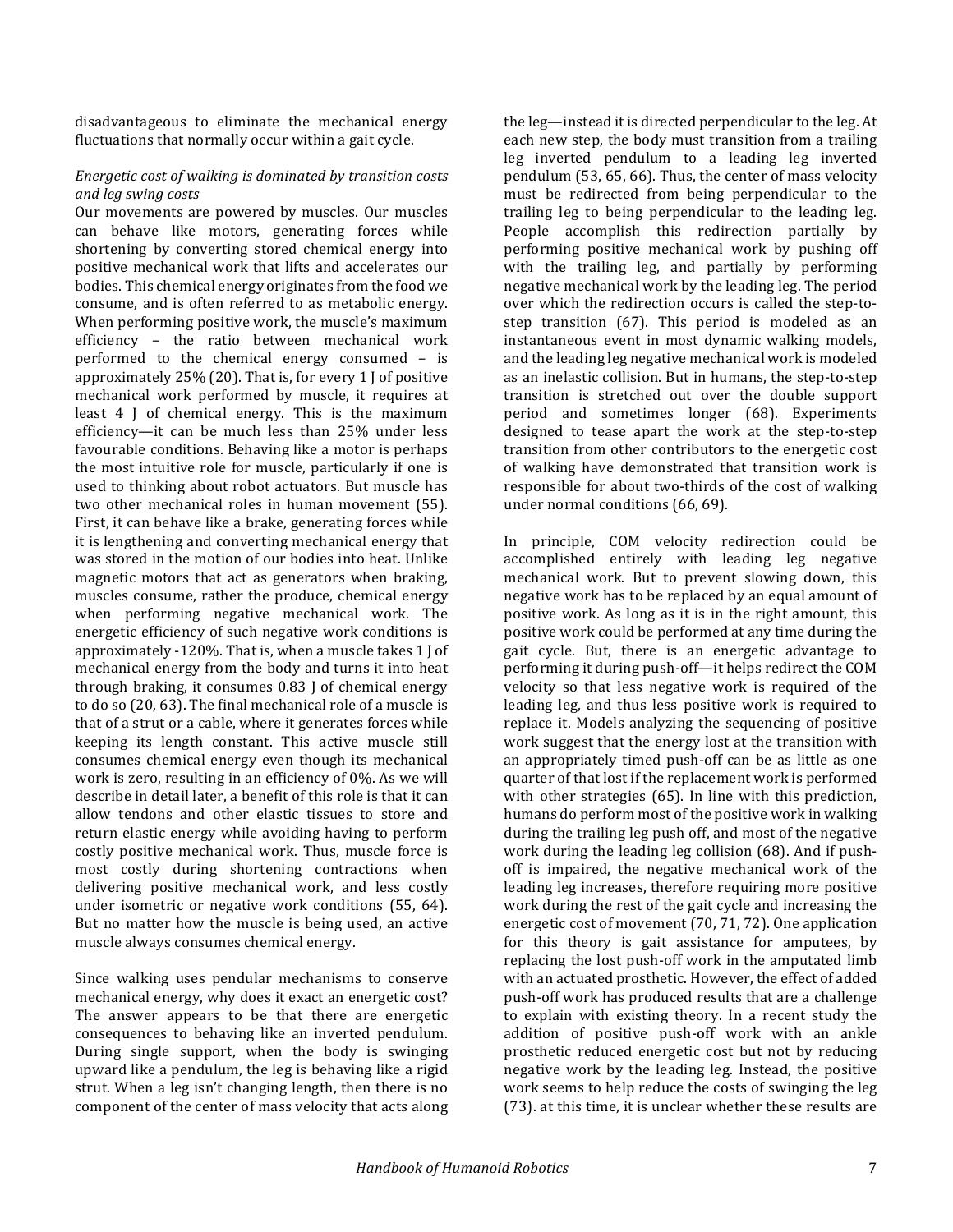caused by particulars of amputee gait, limited time spent learning to use the actuated prosthetic, or rather represent a shortcoming in current theory.

People actively swing their legs to reduce the step-tostep transition cost. Were transition cost the only cost to walking, it would favour walking with very short steps. This is because, at the extreme step length of zero, the walking motion becomes that of a wheel and no work is required to redirect the COM velocity. For a given walking speed, short step lengths require high step frequencies. This can be accomplished with periodic hip torques to entrain the leg to swing with frequencies higher than its natural frequency. But actively swinging the leg is not free—it is estimated to contribute about one-third of the total cost of walking (36). Experiments on human participants indicate that the cost of leg swing increases steeply with increases in swing frequency, when amplitude is kept fixed. This pattern is opposite to the step-to-step transition cost, placing the two in tension—people should avoid long steps to avoid high transition work and avoid short steps to avoid high leg swing cost. Indeed, minimizing the sum of the two costs across a range of walking speeds well predicts the preferred relationship between walking speed, step length and step frequency (65). And summing their independent energetic costs yields a value close to the total measured energetic cost-transition and leg swing costs are the primary contributors to walking's energetic cost in healthy adults (36).

# *Energetic cost of running is dominated by the cost of producing isometric force*

As with the pendular mechanisms in walking, there are energetic consequences for the spring-like behaviour of the stance leg during running. Anatomically, the primary springs within our legs are our tendons. These tissues are quite effective at storing and returning energy, and do so without any energetic cost  $(74)$ . However, they don't independently cross human leg joints and directly attach bone to bone. Instead, they attach in series with muscle as a muscle-tendon unit. Consequently, muscles must generate force to allow the tendons to lengthen under load and store mechanical energy. As described earlier, this muscle force generation comes with an energetic cost. The muscle need not perform expensive mechanical work, however, if energy can be recycled in a passive tendon. Instead, it can generate force and keep its length constant. This still exacts an energetic cost, but less so than if the muscle had to perform new positive mechanical work (75). It is technically difficult to measure muscle and tendon lengths and forces in running humans. The data we do have in humans and other running animals demonstrate that important muscles in running generate large forces while indeed

keeping their length constant (76-78). This enables the in-series tendons to lengthen and then shorten, first storing mechanical energy and then returning it into the running gait cycle. Moreover, muscles benefit from operating at the length for which their force is maximal. At this length, the fewest number of muscle fibres need to be active to generate a given force. At shorter and longer lengths, the same total muscle force requires more active muscle fibres, and active muscle fibres consume chemical energy to generate force. Thus producing isometric force at or near the muscle's optimum fibre length further improves running economy (77-79).

The energetic cost of isometric force generation depends on both the magnitude of force and the time available to generate the force. If the average force is kept constant, it is also more expensive to generate a short burst of force followed by a long period of inactivity, rather than to generate a long burst followed by a short period of no force  $(80)$ . This time dependence is attributed to a number of factors that include an added cost to turning a muscle on and off, and a greater rate of consuming chemical energy in faster muscle fibres (80-83). The dependence on magnitude of force and burst duration are collectively referred to as the cost of generating force, and they explain much of the energetic cost of human running at different speeds (19). That is, running at faster speeds results in a higher rate of energy consumption due, in part, to the shorter durations of ground contact, resulting in shorter, and more expensive, bursts of muscle activity.

How much does it cost to swing the legs during running? While spring-mass models of running often ignore the dynamics of leg swing, or assume a massless leg, running has been studied experimentally in guinea fowl who conveniently have muscles partitioned into those used for leg swing and those used for leg stance. Blood flow estimates in these animals suggest swinging the leg costs roughly  $25\%$  of the total energy during running  $(84)$ . This is in line with estimates from human running experiments where leg swing is assisted with external springs (85). Given that both leg swing cost and the cost of generating force appear to penalize shorter step periods, why don't people adopt longer step periods for a given running speed? The answer appears to be that, like when walking, people prefer to minimize energetic cost during running, and step periods that are longer than preferred come with an energetic penalty $(35, 59)$ . But unlike walking, where we have a good mechanistic understanding of the determinants of energetic cost, the source of this long step period penalty is unknown. One candidate explanation is that longer steps require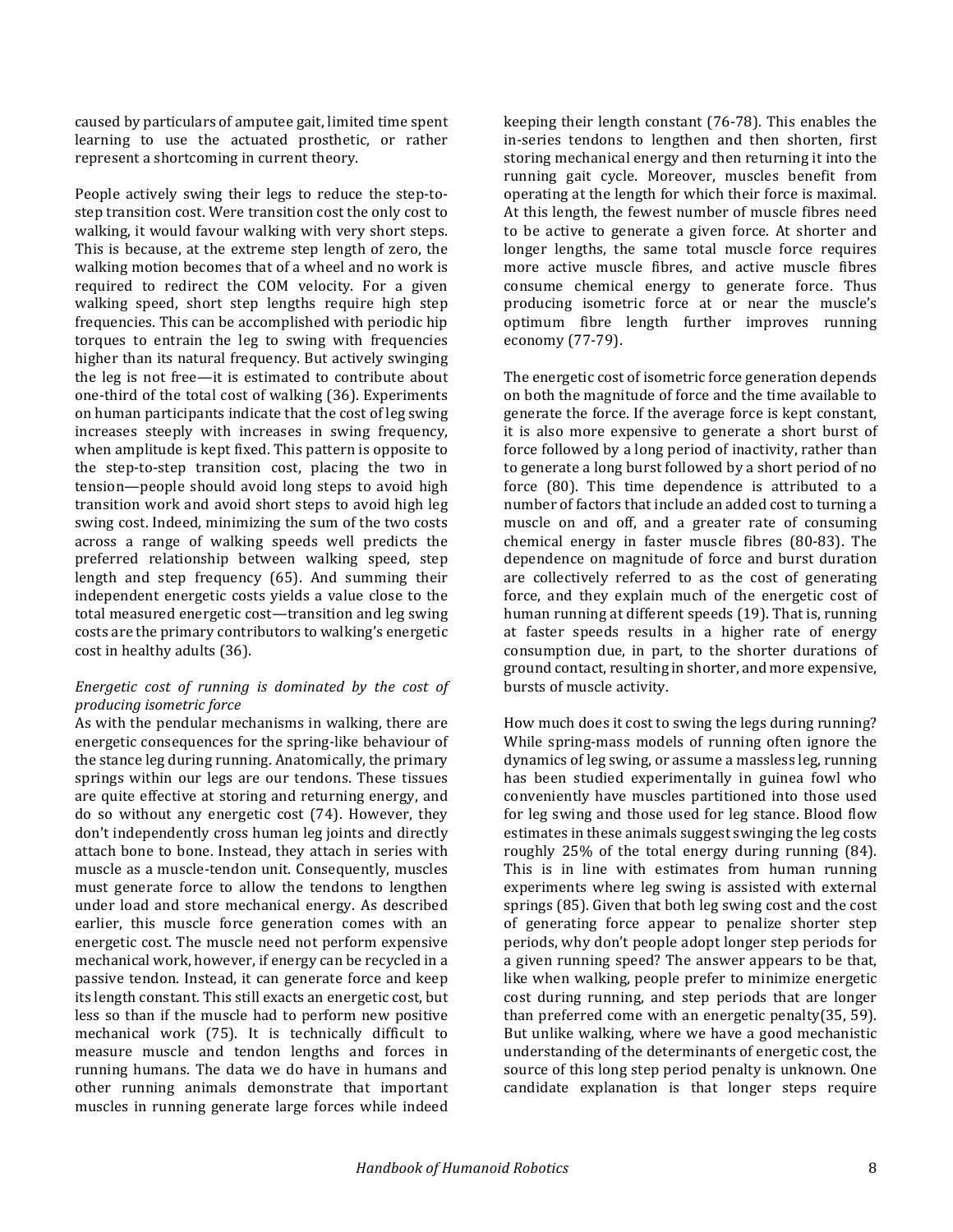increased leg compliance and thus perhaps increased muscle forces to support a more bent leg posture (86).

# *The foot can act like a spring and a wheel*

Human feet are complex. They contain one quarter of the bones in the human body, more than 100 muscles, and an astonishing 33 joints (87). Our foot design is almost certainly not optimal—our ancestors' feet were likely prehensile and evolution has adapted this morphology to be used as our primary interface with the ground. The function of the foot depends on whether a person is walking or running. In walking, it appears that the foot helps to minimize step-to-step transition work. This was studied first in dynamic walking models by using feet shaped like circular arcs (53). It was found that the work required of each transition decreases with increases in the radius of curvature of the feet. This is because the point of application of the ground reaction force translates along the foot, reducing the angle over which the COM needs to be redirected. Indeed, for foot curvatures equal to leg length, and foot lengths equal to step length, the redirection angle goes to zero requiring no transition work and the COM travels in a straight line without change in speed, like the hub of a wheel. Measurements on humans indicate that the motion of the point of ground reaction force application along the foot of a walking person is well predicted by a circular arc shape, and that the arc has a radius of  $0.3$  times leg length. Why is this value optimal? Dynamic walking models show that larger curvatures than 0.3 with our forward-facing and human-length feet have increased energy losses during step-to-step transitions. These losses are due to the unfavourable position of the leg mass relative to the point of collision with the ground. While longer feet (at the same curvature) can decrease redirection cost further, long feet have additional costs. They are heavier and thus have greater swing cost, and the added mass makes them less maneuverable. Experiments that varied artificial foot shape while measuring energetic cost have demonstrated that arced feet with curvature and lengths similar to human feet provide measurable energetic savings over point contact with the ground (88).

Several elastic storage mechanisms distributed across the entire leg allow humans to store energy during running in a manner similar to the carbon fiber lower limbs of modern Paralympians. As the foot hits the ground and initiates a stance period for a particular leg, the foot itself acts as an elastic energy mechanism as it stores energy during collision with the ground and releases it during push-off. The forces that a single foot applies to the ground are large—often more than three times body weight at fast running speeds (89). Measurements of the strain energy stored and released

under compression estimate that the ligaments and other soft tissue in the human feet store and return 17 I per step (90). An analogous storage and return cycle acts about the ankle joint, as forces on the forefoot during collision dorsiflex the ankle and store energy in the Achilles tendon. This mechanism is thought to store and return 35 J per step, slightly more than double that of the foot (90). Taken together, this represents a substantial fraction of the 100 I increment in the mechanical energy of the body during stance. Given the large contribution of these elastic storage mechanisms, variations in their effectiveness between individuals could have significant consequences on individual running economy. For example, all else being equal, the amount of strain energy that is stored in the Achilles tendon is inversely proportional to its moment arm, and measured moment arms turn out to be a strong predictor of running economy (91, 92).

# *Another central objective for human locomotion is to remain stable*

While we refine our gaits to minimize energetic cost, it is paramount that these gaits are stable. After all, if you are too unstable to get to where you want to go, how important is it that your attempted gait minimized cost? It is reasonable to assume that one of the strongest evolutionary pressures on our ancestors' locomotion was placed on adaptations that stabilized gait-falling during locomotion would have increased vulnerability to injury or predation, and decreased the chance of catching prey when hunting. While toddlers fall frequently when learning how to walk, we almost never fall during locomotion as healthy adults (10). But this changes as we continue to age—older adults are typically less stable, walking is a major cause of falling, and the consequences for falling are severe. Hip fractures are among the most serious consequences, with more than one million falls per year causing hip fractures in older adults, 90% of which happen during walking (93). Twenty percent of all hip fractures lead to death within 1 year (93). Clearly, stability has been important in human evolution and development and continues to be important in our daily lives. 

Researchers typically use three types of experiments to study gait stability. First, they measure actual falls that take place in the real word. This natural experiment is in many ways the most desirable, but the data are the most difficult to acquire given the infrequency of falls and their occurrence outside of the well-controlled lab environment  $(93, 94)$ . More common is the use of experimental paradigms that perturb walking and running to understand the causes of falling. In such experiments, researchers can probe stability using both physical and sensory perturbations. That is, they can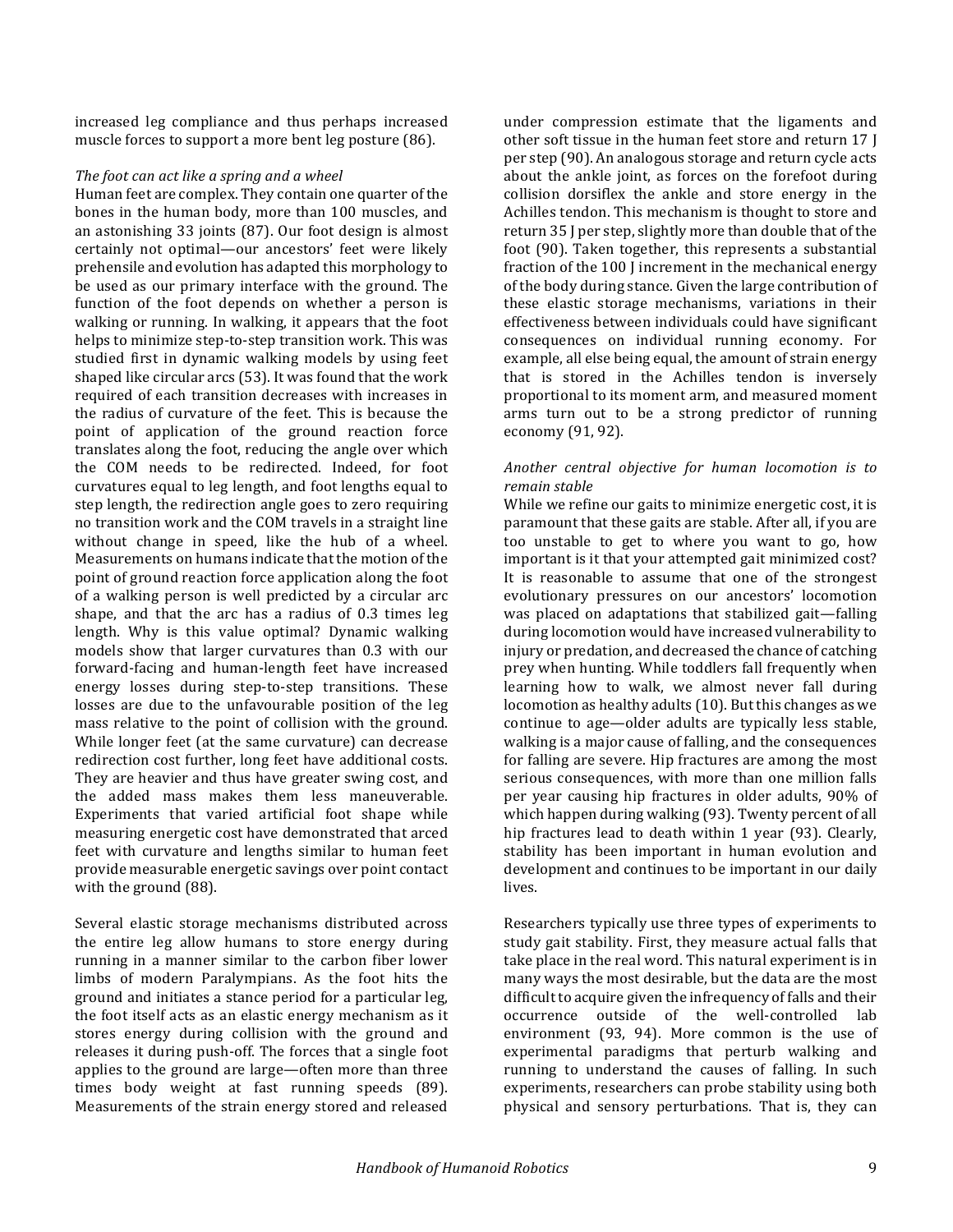apply external forces to the system, or they can alter sensory information to test the neural systems underlying the control of stability. One complication of these experiments is that it can be difficult to ensure people don't adopt a different stabilizing strategy than they would have used outside of the experimental paradigm. People tend to only respond naturally to the first unanticipated perturbation, and then adopt a different and more stable strategy for subsequent perturbations (95). Finally, rather than use an experimental perturbation, researchers have attempted to analyze normal walking data to determine characteristics that may correlate with instability or falls, such as step width variability. But, this correlational approach is hard to validate given how infrequently falls occur. Moreover, since these observed characteristics of movement are affected by feedback, they may not even reflect a cause of instability. For example, is step variability indicative of decreased stability or of increased active control via foot placement?

## *Physiological feedback control is relatively slow*

One way to stabilize a system is with feedback control, but feedback delays in human locomotion are remarkably long. Physiological feedback control involves sensing changes to the body's state, and then making adjustments to the control of muscle based on this sensory feedback. One of the fastest neural response in humans is a mono-synaptic stretch reflex (Figure 4). This is the fastest feedback response because it uses the fastest nerve and muscle fibres and the signal only has to pass through a single synapse. However, nerves and muscles are quite slow—the maximum conduction velocity along a human nerve fibre is only about  $65 \text{ m/s}$  $(96, 97)$ , and it takes about  $65$  ms from the time a signal arrives at a muscle until it can generate its peak force (98). Consequently, the shortest total time between stimulus and response is remarkably long-about 120 ms from stimulus to peak force for the muscles that extend the human ankle (98). This is about equal to the total time that the foot spends in contact with the ground during sprinting  $(89, 98)$ . At these speeds, a stimulus occurring at the beginning of ground contact may be able to contribute to the response at the end of ground contact, but it would be impossible to implement multiple cycles of closed-loop feedback control (99). The latencies are even more extreme in other feedback pathways—signals from our touch receptors travel slower than from stretch receptors, and signals from pain and temperature receptors travel slower still (100). There are major additional delays if commands require computation by the brain, due to both the added distance over which the signal is conducted and the additional synapses involved in the computation. Taken together, these delays make it difficult for our nervous system to

use rapid feedback control to stabilize fast locomotion in response to unanticipated perturbations (101, 102).



Figure 4. Delays Neuromuscular delays in biological locomotion. Here we depict the delays that result from a single-synaptic reflex, which includes 6 principle delays: 1) transduction of sensory stimuli into a neural signal; 2) transmission of the neural signal along a nerve returning to the spinal cord; 3) synaptic *transmission of the neural signal from one neuron, across a*  synapse, to another; 4) transmission of the neural signal toward *the muscle;* 5) transduction of the neural signal arriving at the *neuromuscular junction into muscle activity;* 6) the change in *muscle activation that produces a change in force delivered by the muscle.*

#### *Reflexes help stabilize slow locomotion*

Walking or slow running may allow time for reflexes to contribute to gait stability throughout the gait cycle. These reflex responses used to be thought of as fixed motor commands that were tailored to specific and sudden sensed events. For example, if cutaneous receptors in our skin detect a sharp object underneath one's foot, this signal is relayed to motor neurons that initiate flexion of the injured leg to remove it from harm and simultaneous extension of the other leg so that it can bear the body's weight (103). We now know that these reflexes are functionally tuned for the behavioural context  $(104, 105)$ . This means that the same signals from cutaneous receptors on the foot elicit different muscular responses, depending on whether the person is walking, standing or lying down (106). Moreover, the magnitude, timing, and even direction of responses are tuned within different phases of the gait cycle. In stance for example, sensors that detect an increase in loading of the stance leg can signal the muscles of that leg to increase output force (107). Similarly, a sudden extension of the stance ankle beyond its normal angular deflection can trigger feedback inhibition of extensor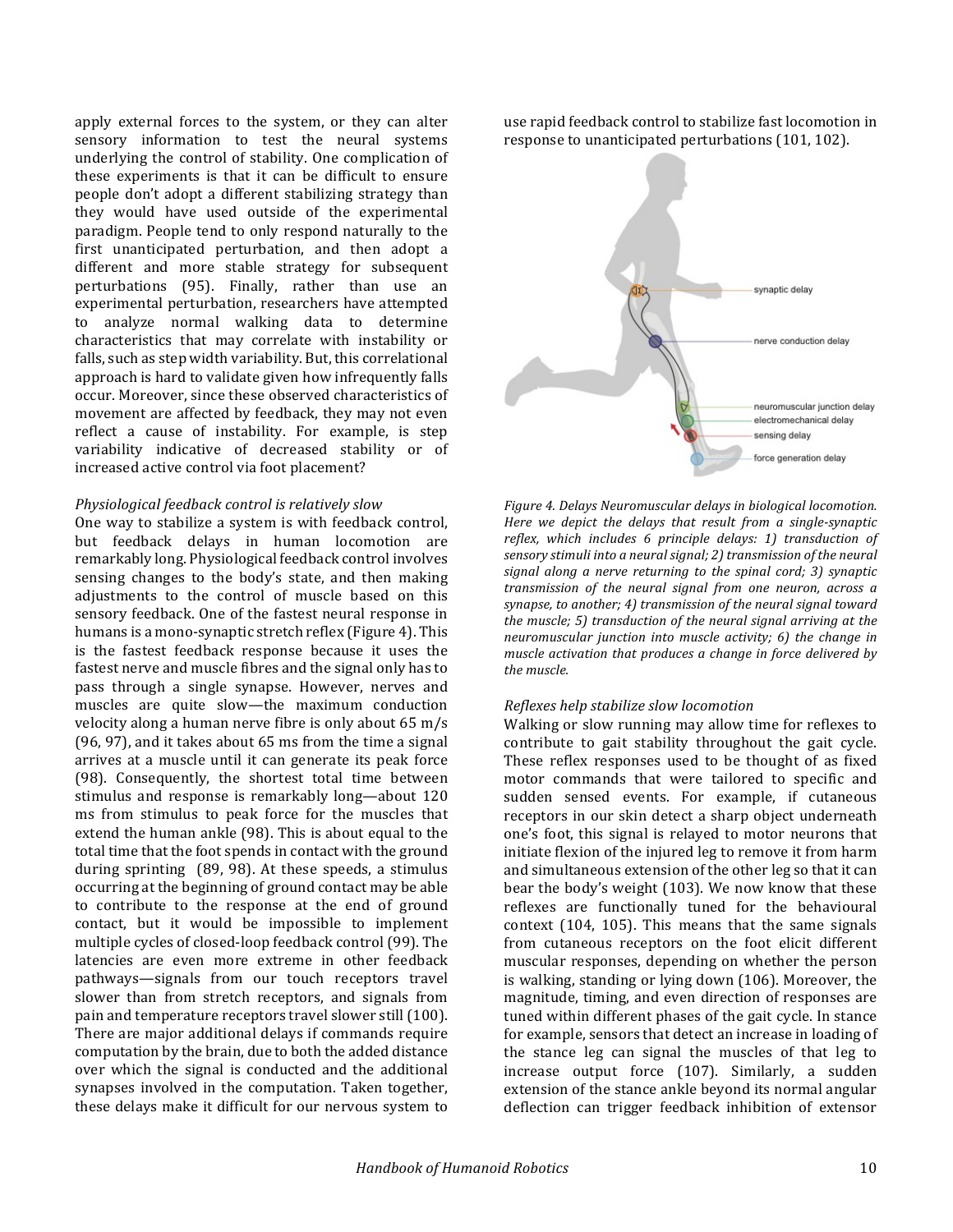muscles (108). To stabilize transitions between stance and swing, sensors that measure hip joint angle can trigger when a step should begin (109). To measure when a swing phase has ended, cutaneous receptors signal heel contact  $(110)$ . And to stabilize walking gait using swing leg retraction, reflexes in the hamstring are upregulated at the end of swing (111). In principle, a set of reflexes could stabilize an entire gait cycle by integrating signals from many different afferent sensory pathways.

Physics-based models of walking demonstrate that locomotion is possible even when driven exclusively by these kinds of reflexes  $(112, 113)$ . In the absence of descending commands, active stability relies solely on the comparatively simple nature of reflexes to adapt gait. These models are stable in the face of considerable changes in surface height and sloped terrain, without requiring any adjustment in reflex gains for the different surfaces. Of course, a model containing a very large number of reflexes might achieve stability by brute force—each unique state in a gait cycle could have a reflex-driven muscle command, and each of these commands could even be optimized for stability. In that case the resulting model would achieve stable gait but would also no longer reflect simple or necessary properties of biological gait. Since the models noted above have used a relatively small number of reflexes, they do serve as impressive tests of the benefits of reflexes for stabilizing gait.

# *Muscle properties help stabilize human locomotion*

Rather than rely entirely on neural feedback control, our gaits also take advantage of biomechanical mechanisms for self-stabilization. One such mechanism concerns the visco-elastic properties of active muscle—they rapidly generate more force when stretched. This zero-delay intrinsic muscle response to perturbations is referred to as a preflex, as it occurs before even the fastest neural reflex  $(114)$ . Some simulations suggest that preflexes endow human movement with additional intrinsic stability. In simulations of jumping, for example, when the commands to muscle were under open-loop control the jumps were remarkably stable to initial-state perturbations, with the muscle forces adjusting appropriately (115). In contrast, models that were under open-loop control of joint torques failed in response to even small perturbations. In simulations of hopping, which is often viewed as zero-speed running, unpredictable changes to surface stiffness were stabilized by the passive mechanical properties of muscle—leg stiffness was adapted in a stable manner without any change in the neural command  $(116)$ . These simulations accurately predict the self-stabilizing behavior of humans when hopping during the same

unexpected changes to surface stiffness—researchers measured appropriate adjustments to leg stiffness that were too rapid to be neural in origin  $(117)$ . And, in response to anticipated changes to surface stiffness, researchers found increases in the commanded muscle activity that preceded ground contact, resulting in a feedforward adjustment to leg stiffness (118-120). That is, the nervous system doesn't benefit from preflexive mechanisms only when they happen to arise, but instead actively adopts control strategies to purposefully benefit from their rapid responses.

## Passive dynamics also help stabilize human *locomotion*

Passive dynamics refers to motion that is generated by the body without the use of active control by the nervous system. Whenever a system is perturbed, there is a passive dynamic response. Remarkably, this response sometimes acts to reject the perturbation, endowing the system with passive dynamic stability. In walking, this is perhaps most clearly seen in dynamic walking models that are constrained to two-dimensional sagittal plane motion. For some set of speeds, these models are passively stable—they do not require a controller to actively adjust the limbs to prevent falling over when given a small push. The dynamics are such that a push that increases the energy of the walker causes it to take a longer step. The longer step elicits greater negative work by the leading leg at heel-strike than the nominal cyclic gait, thus dissipating a portion of the energy added from the push  $(53, 121)$ . In this way, the passive dynamics continues to adjust step length with each new step, monotonically reducing the added energy of the push, and causing the walker to converge to its original gait cycle. A perturbation that slows the walker has the opposite effect: it acts to decrease step length, thereby reducing dissipation and allowing the walker to regain energy and return to its original gait cycle. That these walkers are passively stable to small perturbations doesn't mean that they are stable to all perturbations. Like real systems, if the push is hard enough, it will fall over. Still, the regions of stability are large enough that passive dynamic stability is of practical importance for human gaits (122).

Human walking appears to harness passive dynamic stability to assist with the control of locomotion. It is experimentally challenging to assign responsibility for stability to either active control or passive dynamics because, unlike in passive dynamic walking models, they are both always at work in human locomotion. One experimental trick mentioned previously is to study the short interval after a perturbation, within which neural control is too slow to have an effect. Studies that employ this approach demonstrate that passive dynamics plays an important role for the adjustment of leg stiffness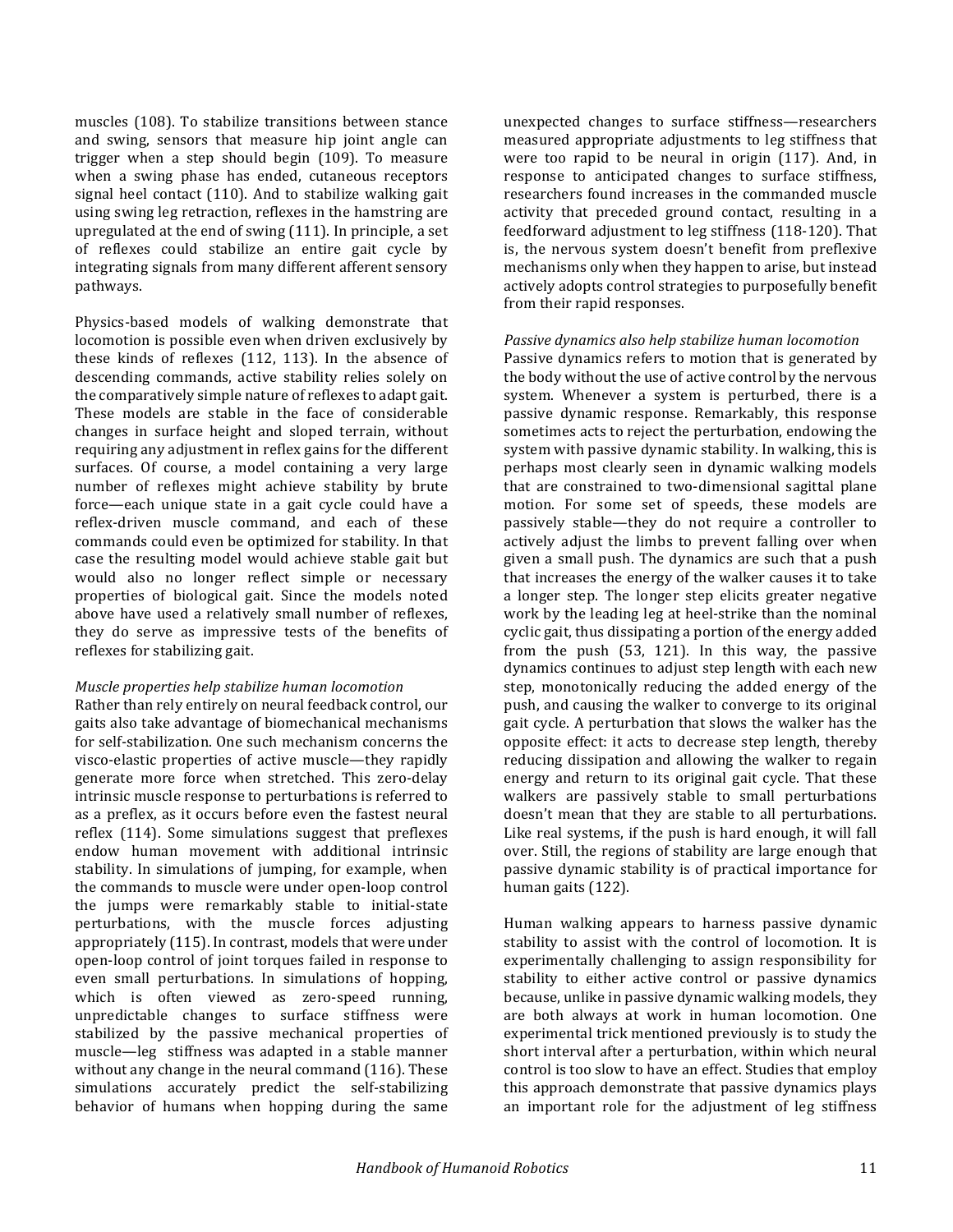during running  $(116, 117)$ . Bauby and Kuo  $(2000)(123)$ employed a different approach—they contaminated the sensory feedback of participants walking over ground by having them close their eyes. The authors reasoned that this would negatively impact the stability of aspects of gait under active feedback control, while leaving those that benefit from passive dynamic stability relatively unaffected. As predicted by dynamic walking models, the researchers found that variability in step length was relatively unaffected by the added sensory noise—these adjustments appear to be primarily driven by passive dynamics. In a related experiment, O'Connor and Kuo  $(2009)(124)$  used virtual reality to apply visual perturbations and again found that step length was insensitive to the sensory disturbances. It appears that people harness passive dynamic stability to help stabilize their motion in the sagittal plane.

The stability of human walking can't be accomplished purely by passive dynamics. Three-dimensional dynamic walking models demonstrate that passive dynamic adjustments to step length that compensate for perturbations to system energy don't apply to step width—lateral motion in bipedal walking is passively unstable (125). Consequently, virtually any push to these walkers will cause them to topple over sideways. This suggests that lateral motion in human walking requires active control (125).

# *Walking* uses active control of foot placement to achieve *stability*

In principle, passively unstable lateral motion can be stabilized with active control in a number of ways (125). One approach is to lean back toward the midline, opposite the tipping direction. Another approach is to rotate or pinwheel the arms to control the body's rotation, since the total angular momentum of the system (the body and the arms) is constant, thus moving the body towards the middle $(126, 127)$ . Another approach is to generate ankle torque to rotate the body about the ankles. A final approach is to adjust the foot placement for the swing leg, thereby moving the center of mass back between the base of support. Models suggest that this foot placement strategy achieves the largest region of stability  $(125)$ , and is the most economical choice, primarily because the control of step location takes place over the entire swing phase, thus reducing energetic costs related to generating rapid and large forces. It also reduces the computational cost of stability, since the long duration over which the response is executed leaves ample opportunity for feedback corrections to compensate for any imprecision.

Human experiments support the model predictions people appear to use active control of foot placement to stabilize lateral motion. The previously mentioned experiments that tested for active control by perturbing sensory feedback may not have observed large effects on step length, but did find major increases in step width variability (123, 128). This suggests that the side-to-side placement of the feet is under active control that employs sensory feedback. Rather than making it more difficult for people to stabilize walking, it is instead possible to assist active control by using springs to apply stabilizing lateral forces (25, 129). This added stability decreased step width variability in both young and older participants, indicating a reduced need for active control of foot placement. A further indication that lateral foot placement is under active control is that decreases in step width variability were paralleled by decreases in energetic cost  $(25, 129)$ . In healthy young people, stabilization appears to be the third main contributor to energetic cost (after step-to-step transition and swing leg costs), accounting for  $5-10\%$  of the total energetic cost (25, 130). And the elevated energetic cost of walking in older adults appears to be entirely explained by the additional active control that they require to stabilize their lateral motion (129).

Converging evidence supports the idea that stabilizing behaviours occur within just one or two steps after a perturbation. Dynamic walking models have been used to investigate the *controllability* of walking - the ability of a system to achieve a target state, typically a target velocity (131). It turns out that if the system can reach the target at all-say, to regain a steady-state speed after being pushed a little bit—it can almost always do so within two steps. What could have been a very computationally expensive task to plan many future steps therefore collapses into a very manageable one. The effects of lateral perturbations on normal human walking are also typically eliminated by the second step after the perturbation  $(132, 133)$ . When planning future foot placements, people typically look only two steps ahead (134), and when planning steps over obstacles people use most of their eve movements to explore the next two step lengths of visual space(135). Thus the number of steps that achieve controllability as predicted by models matches the number of steps that people use to both stabilize their gait, and gather visual information to plan their upcoming steps.

# *Running stability is partially determined by swing-leg retraction*

To study the stability of running, researchers have extended spring-mass models of the stance leg to include the swing leg. There are a variety of these models, but they generally have a stance leg that behaves like a spring, and a swing leg that repositions for the next stance phase. Some are fully dynamic models that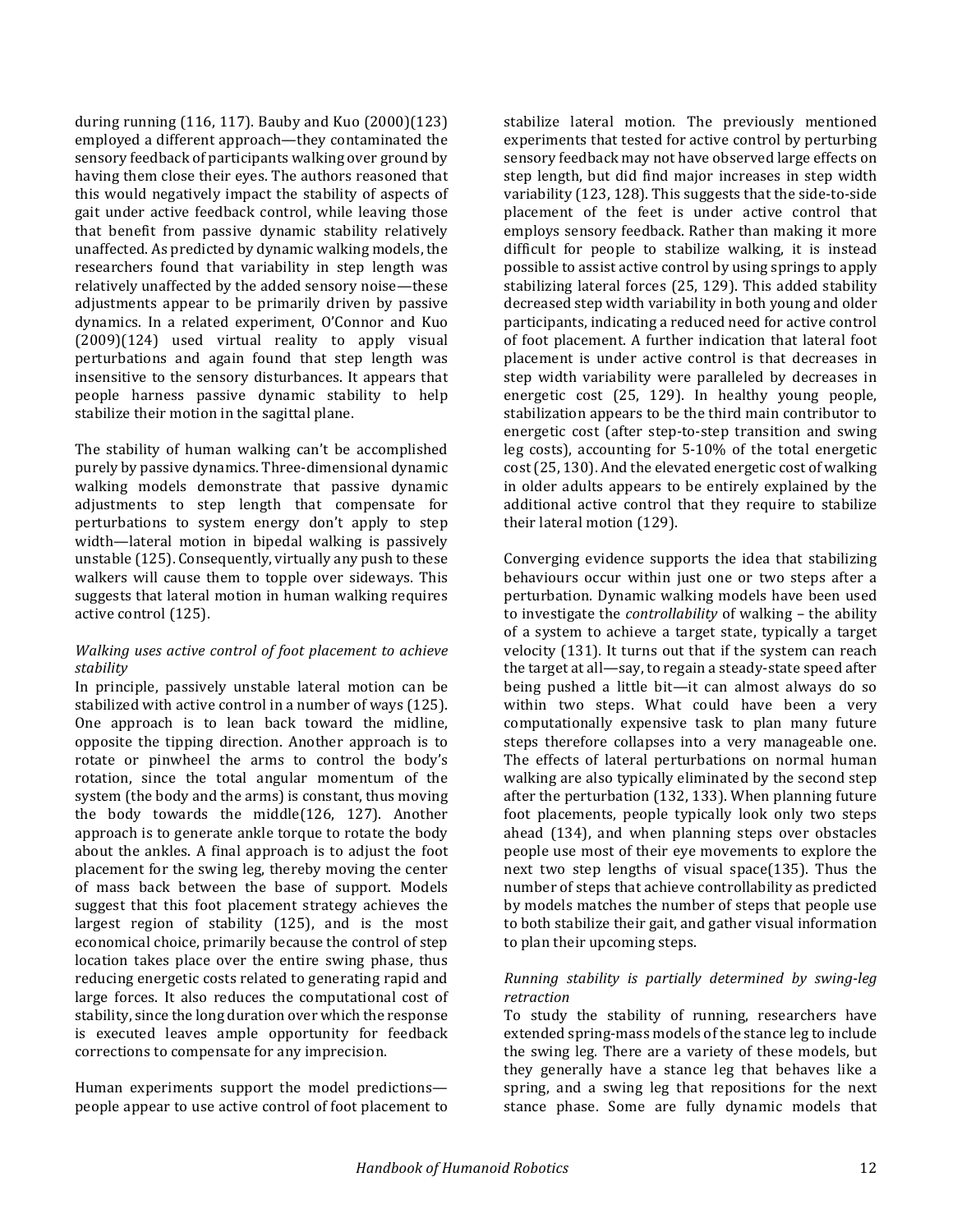accomplish repositioning using a hip spring (56), while others are quasi-dynamic and assume that the swing leg can be made to reach a specified state at ground contact. Unlike walking models, the dynamic running models are passively unstable in the sagittal plane at realistic running speeds and cadences (56, 136). McGeer's elegant analysis of dynamic running models demonstrates that they can be readily stabilized with once-per-step feedback control, similar to the use of foot placement to stabilize walking (56). The feasibility of intermittent feedback control such as this is important given the relatively lengthy delays in human nervous systems at fast running speeds. Also useful in the face of long feedback delays is feedforward control, which can stabilize these sorts of models with a mechanism referred to as swing leg retraction  $(137)$ . In swing leg retraction, a burst of hip torque actively reverses the forward direction of the swing leg prior to ground contact. The swing leg is often modelled as moving at constant velocity during the flight phase. Since the leg retracts without feedback, the backwards angle swept before contact is defined by flight time. Longer flight times than the nominal trajectory make the leg swing further backward, so that the angle of the leg with the ground is more vertical when the foot contacts the ground. When the model leaves the ground after this contact phase its exit velocity is more parallel to the ground. Thus the center of mass achieves a lower height on the next stride, thereby providing negative feedback about the nominal running trajectory.

Swing leg retraction offers several benefits, including providing asymptotic stability, peak disturbance rejection, and improved foot placement stability (138-140). In this area, there is much more theoretical work than experimental tests  $(141)$ . But the few controlled experiments designed to test whether humans employ swing leg retraction as a stabilization mechanism support it. For example, when runners are presented with changes to surface height, retraction angle at ground contact varies in proportion to the change in height, and in the direction predicted by theory (142).

## *Runners adjust leg stiffness to remain stable*

Models of running suggest that stable running is achievable without changing leg stiffness. As described earlier, various control schemes can stabilize passively unstable running gaits even in models with a constant leg stiffness (56, 137). Furthermore, models with a constant leg stiffness can run across a wide range of speeds (143). Yet experiments show that people do adjust their leg stiffness in response to perturbations, and can do so over quite a large range (120). And these leg stiffness adjustments result in a conservation of running kinematics, preserving characteristics of gait such as

contact duration, step frequency, and COM motion (144). For example, when transitioning from a stiff ground surface to a compliant one, people increase leg stiffness in such a way that the COM motion is essentially unchanged. It is an open question as to why the nervous system appears to conserve kinematics. One possibility is that maintaining a nominal motion of the center of mass reflects a feedback control strategy by the nervous system to preserve the motion itself (120). Another possibility is that reflex control strategies that stabilize gait operate about this nominal movement (144). Yet another possibility is that a known nominal motion of the center of mass could allow sensory systems such as the vestibular and visual systems to operate effectively. A further, and, in our opinion, unlikely, possibility is that this adaptation is made strictly to minimize energetic cost, since it seems unlikely that the minimum cost gait on both stiff and compliant gaits would share the same kinematics of the center of mass.

# *Concluding Remarks*

Our goal in this chapter was to identify and explain central principles underlying why people walk and run the way they do. We focused on principles because humans and robots are comprised of very different hardware, but both may benefit from using similar algorithms to solve the common problem of locomotion. In brief, people quickly learn how to stabilize themselves early in development and rarely fall as adults. This stability is especially remarkable because physiological feedback delays are relatively long. Humans overcome these long delays using a combination of preflexes, passive stability, feedforward strategies, intermittent feedback control and, when time allows, continuous feedback control. While people need to be sufficiently stable to walk and run, they don't need to maximize stability for most situations. This leaves considerable flexibility in how people achieve their locomotor goals. The solution for most circumstances is to minimize energetic cost. This emphasis on energy optimization is evident in our anatomy, through the use of mechanisms like energy storage and return in tendons, and in our control, through the use of control policies that conserve mechanical energy. The energetics and stability mechanisms employed by humans have arisen over evolutionary, developmental and real-time learning time scales. That is, adaptations for economical movements and rapid stabilization are evident in human anatomy, and people learn over time to leverage their inherent body dynamics to improve economy and stability.

Although we are far from experts on the engineering of humanoid robots, it seems to us that many of the principles of human locomotion that we have described here are implementable in robots. Indeed, some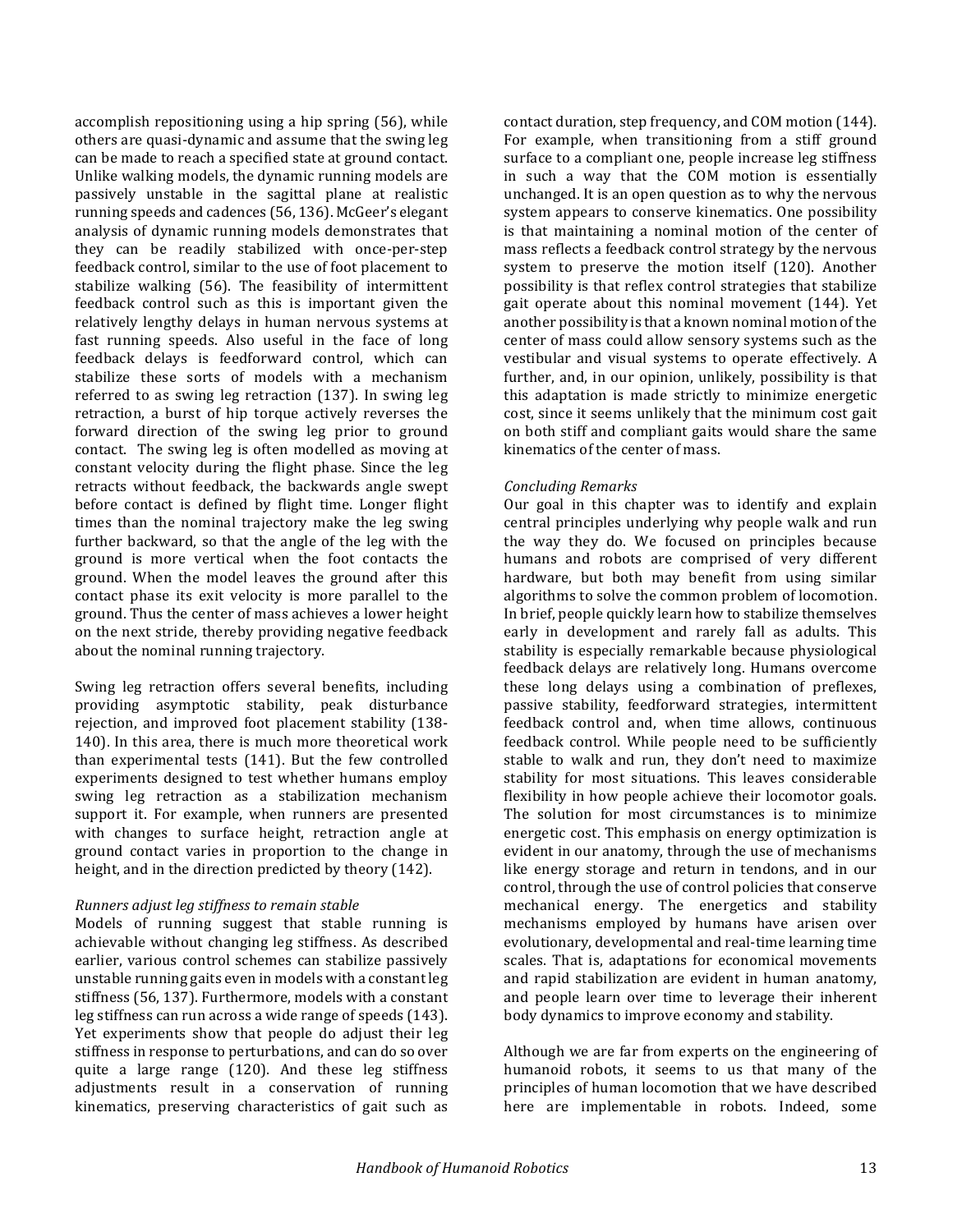roboticists are already actively employing similar approaches  $(145-147)$ . Importantly, the principles we describe here should be used as inspiration, rather than be blindly copied, as some of them may be a consequence of human limitations with which robots need not suffer. For example, human adaptations to compensate for long feedback delays may not be characteristics that should be implemented in humanoid robots unless these robots also suffer from long delays. On the other hand, the fact that human control is so relatively good in the presence of these delays suggests that such delays are not in themselves an obstacle to control, and that high frequency control is not a necessary feature of stable and economical movement. We suspect that there is nothing particularly special about human hardware that can't be matched or exceeded by engineered components. If true, human locomotion capabilities are not only achievable by humanoid robots, but possibly exceedable. Such robots, we suspect, will employ some of the human locomotion principles that we have described here to be both stable and economical.

## *Acknowledgements*

This work was supported by a Michael Smith Postdoctoral Fellowship (JDW), and an NSERC Discovery Grant (JMD).

## *References*

- 1. Atkeson CG, Babu BPW, Banerjee N, Berenson D, **Bove CP**, **Cui X**, **DeDonato M**, **Du R**, **Feng S**, **Franklin P**, **Gennert M**, **Graff JP**, **He P**, **Jaeger A**, **Kim J**, **Knoedler K**, **Li L**, **Liu C**, **Long X**, **Padir T**, **Polido F. Tighe GG. Xinjilefu X.** In: 2015 IEEE-RAS 15th International Conference on Humanoid Robots *(Humanoids)*. IEEE, 2015, p. 623-630.
- 2. Marr D. The MIT Press, 1982.
- 3. **Vogel S.** WW Norton & Company, 1998.
- 4. **Ward CV**. Am J Phys Anthropol 119: 185-215, 2002.
- 5. **Nichols J**. 1998.
- 6. **Wrangham RW**. 2009.
- 7. **Lovejoy CO**. *Gait Posture* 21: 113–124, 2005.
- 8. **Bramble DM, Lieberman DE.** Nature 432: 345-352, 2004.
- 9. **Adolph KE**, **Cole WG**, **Komati M**, **Garciaguirre JS**, Badaly D, Lingeman JM, Chan GLY, Sotsky RB. *Psychol Sci* 23: 1387–1394, 2012.
- 10. O'Loughlin JL, Robitaille Y, Boivin JF, Suissa S. Am *J Epidemiol* 137: 342–354, 1993.
- 11. Orendurff MS, Schoen JA, Bernatz GC, Segal AD, **Klute GK**. *J Rehabil Res Dev* 45: 1077-1089, 2008.
- 12. Sutherland DH, Olshen R, Cooper L, Woo SL. *J Bone Joint Surg Am* 62: 336–353, 1980.
- 13.**Sutherland DH**. *Gait Posture* 14: 61–70, 2001.
- 14.**Levine JA**. *Public Health Nutrition* 8: 1123–1132, 2005.
- 15.**Tudor-Locke C**, **Craig CL**, **Aoyagi Y**, **Bell RC**, **Croteau KA**, **De Bourdeaudhuij I**, **Ewald B**, **Gardner AW, Hatano Y, Lutes LD, Matsudo SM, Ramirez-Marrero FA**, **Rogers LQ**, **Rowe DA**, **Schmidt MD, Tully MA, Blair SN.** Int J Behav Nutr *Phys Act* 8: 80, 2011.
- 16. Brooks GA, Fahey TD, White TP, Baldwin KM. Mountain View, 1996.
- 17.**Brockway JM**. *Hum Nutr Clin Nutr* 41: 463–471, 1987.
- 18. Cavagna GA, Heglund NC, Taylor CR. Am J Physiol 233: R243-61, 1977.
- 19.**Kram R**, **Taylor CR**. *Nature* 346: 265–267, 1990.
- 20. Margaria R, Cerretelli P, Aghemo P, Sassi G. *J Appl Physiol* 18: 367–370, 1963.
- 21.**Browning RC**, **Kram R**. *Obes Res* 13: 891–899, 2005.
- 22.**Tucker VA**. *Am Sci* 63: 413–419, 1975.
- 23.**Collins S**, **Ruina A**, **Tedrake R**, **Wisse M**. *Science* 307: 1082-1085, 2005.
- 24.**Umberger BR**, **Martin PE**. *J Exp Biol* 210: 3255– 3265, 2007.
- 25.**Donelan JM**, **Kram R**, **Kuo AD**. *Proc Biol Sci* 268: 1985–1992, 2001.
- 26.**Waters RL**, **Mulroy S**. *Gait Posture* 9: 207–231, 1999.
- 27. Molen NH, Rozendal RH, Boon W. Proc K Ned Akad *Wet* C 75: 305-314, 1972.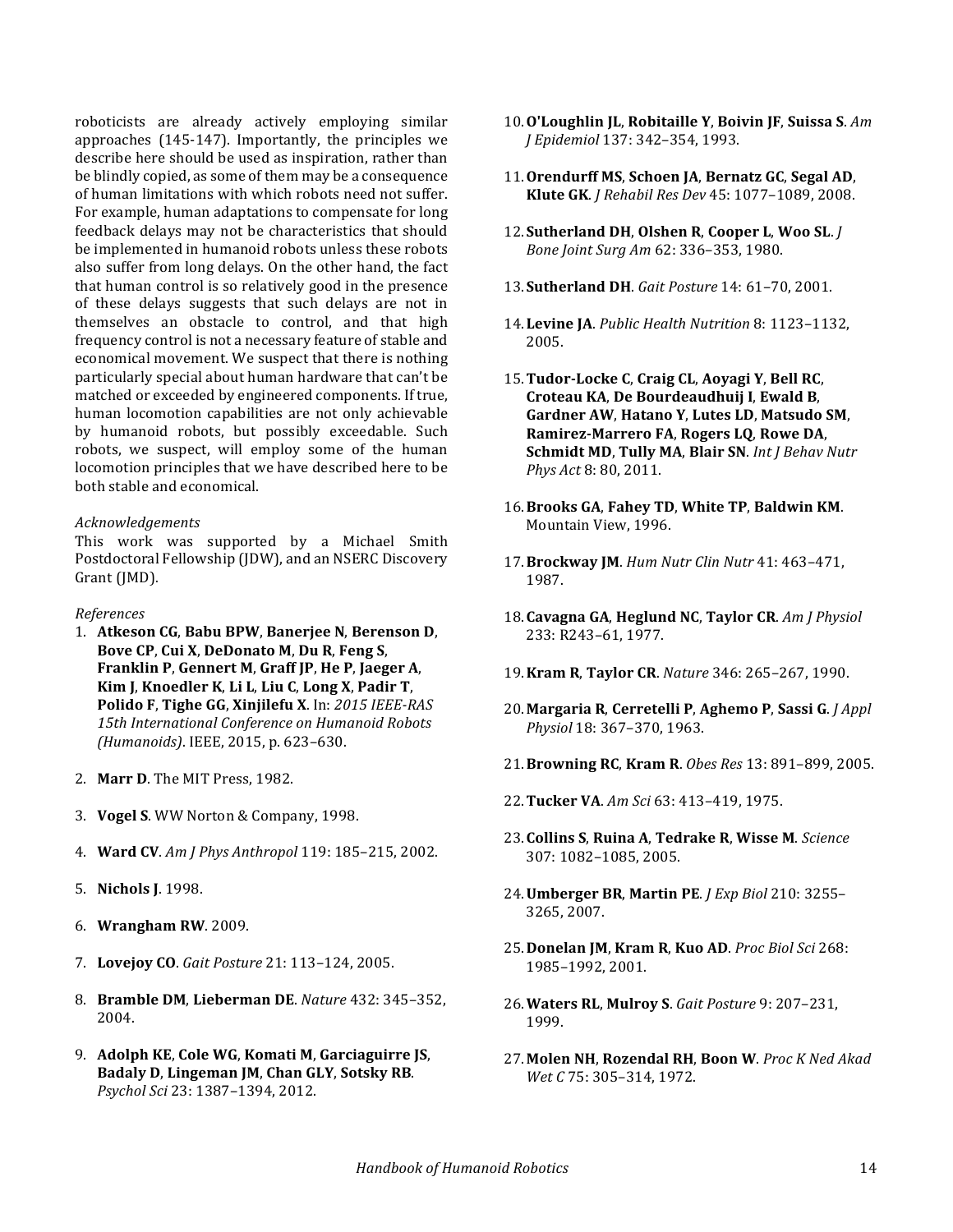- 28. **Elftman H**. *J Bone Joint Surg Am* 48: 363-377, 1966.
- 29.**Atzler E**, **Herbst R**. *Pflügers Arch* 215: 291–328, 1927.
- 30.**Ralston HJ**. *Int Z Angew Physiol* 17: 277–283, 1958.
- 31. Minetti AE, Ardigò LP, Saibene F. Acta Physiol *Scand* 150: 315–323, 1994.
- 32.**Hreljac A**. *Med Sci Sports Exerc* 25: 1158–1162, 1993.
- 33.**Hreljac A**. *J Biomech* 28: 669–677, 1995.
- 34.**Bertram JE**, **Ruina A**. *J Theor Biol* 209: 445–453, 2001.
- 35.**Cavanagh PR**, **Williams KR**. *Med Sci Sports Exerc* 14: 30–35, 1982.
- 36.**Kuo AD**, **Donelan JM**. *Phys Ther* 90: 157–174, 2010.
- 37. Alexander RM. *J Biomech* 26 Suppl 1: 1-6, 1993.
- 38. Levine JA. Best Pract Res Clin Endocrinol Metab 16: 679–702, 2002.
- 39.**Seethapathi N**, **Srinivasan M**. *Biol Lett* 11: 20150486, 2015.
- 40.**Garland T Jr**. *American Naturalist* : 571–587, 1983.
- 41.**DeJaeger D**, **Willems PA**, **Heglund NC**. *Pflügers Arch* 441: 538–543, 2001.
- 42.**Selinger JC**, **O'Connor SM**, **Wong JD**, **Donelan JM**. *Curr Biol* 25: 2452–2456, 2015.
- 43. Cavagna GA, Thys H, Zamboni A. *J Physiol* (Lond) 262: 639–657, 1976.
- 44.**Minetti AE**, **Alexander RM**. *J Theor Biol* 186: 467– 476, 1997.
- 45.**Alexander RM**. *J Exp Biol* 160: 55–69, 1991.
- 46.**Lee CR**, **Farley CT**. *J Exp Biol* 201: 2935–2944, 1998.
- 47.**Mochon S**, **McMahon TA**. *J Biomech* 13: 49–57, 1980.
- 48.**Basmajian JV**. *Orthop Clin North Am* 7: 1027–1029, 1976.

49.**Roberts TJ**, **Azizi E**. *J Exp Biol* 214: 353–361, 2011.

- 50. Heglund NC, Fedak MA, Taylor CR, Cavagna GA. *J Exp Biol* 97: 57–66, 1982.
- 51.**Ferris DP**, **Louie M**, **Farley CT**. *Proc Biol Sci* 265: 989-994, 1998.
- 52.**Geyer H**, **Seyfarth A**, **Blickhan R**. *Proc Biol Sci* 273: 2861–2867, 2006.
- 53.**McGeer T**. *Int J Rob Res* 9: 62–82, 1990.
- 54. Geyer H, Seyfarth A, Blickhan R. *J Theor Biol* 232: 315–328, 2005.
- 55.**Dickinson MH**, **Farley CT**, **Full RJ**, **Koehl MA**, **Kram R**, Lehman S. Science 288: 100-106, 2000.
- 56.**McGeer T**. *Proc Biol Sci* 240: 107–134, 1990.
- 57.**Raibert M**, **Chepponis M**. *IEEE Robot Automat* 2: 70–82, 1986.
- 58.**Srinivasan M**, **Ruina A**. *Nature* 439: 72–75, 2006.
- 59. Hunter I, Smith GA. *Eur J Appl Physiol* 100: 653-661, 2007.
- 60.**Mayhew JL**. *Br J Sports Med* 11: 116–121, 1977.
- 61.**Ortega JD**, **Farley CT**. *J Appl Physiol* 99: 2099–2107, 2005.
- 62. Gordon KE, Ferris DP, Kuo AD. Arch Phys Med *Rehabil* 90: 136–144, 2009.
- 63.**Fenn WO**. *Am J Physiol* 93: 433–462, 1930.
- 64.**Fenn WO**. 58: 373–395, 1924.
- 65.**Kuo AD**. *J Biomech Eng* 123: 264–269, 2001.
- 66.**Donelan JM**, **Kram R**, **Kuo AD**. *J Exp Biol* 205: 3717– 3727, 2002.
- 67.**Ruina A**, **Bertram JEA**, **Srinivasan M**. *J Theor Biol* 237: 170–192, 2005.
- 68.**Donelan JM**, **Kram R**, **Kuo AD**. *J Biomech* 35: 117– 124, 2002.
- 69.**Kuo AD**, **Donelan JM**, **Ruina A**. *Exerc Sport Sci Rev* 33: 88–97, 2005.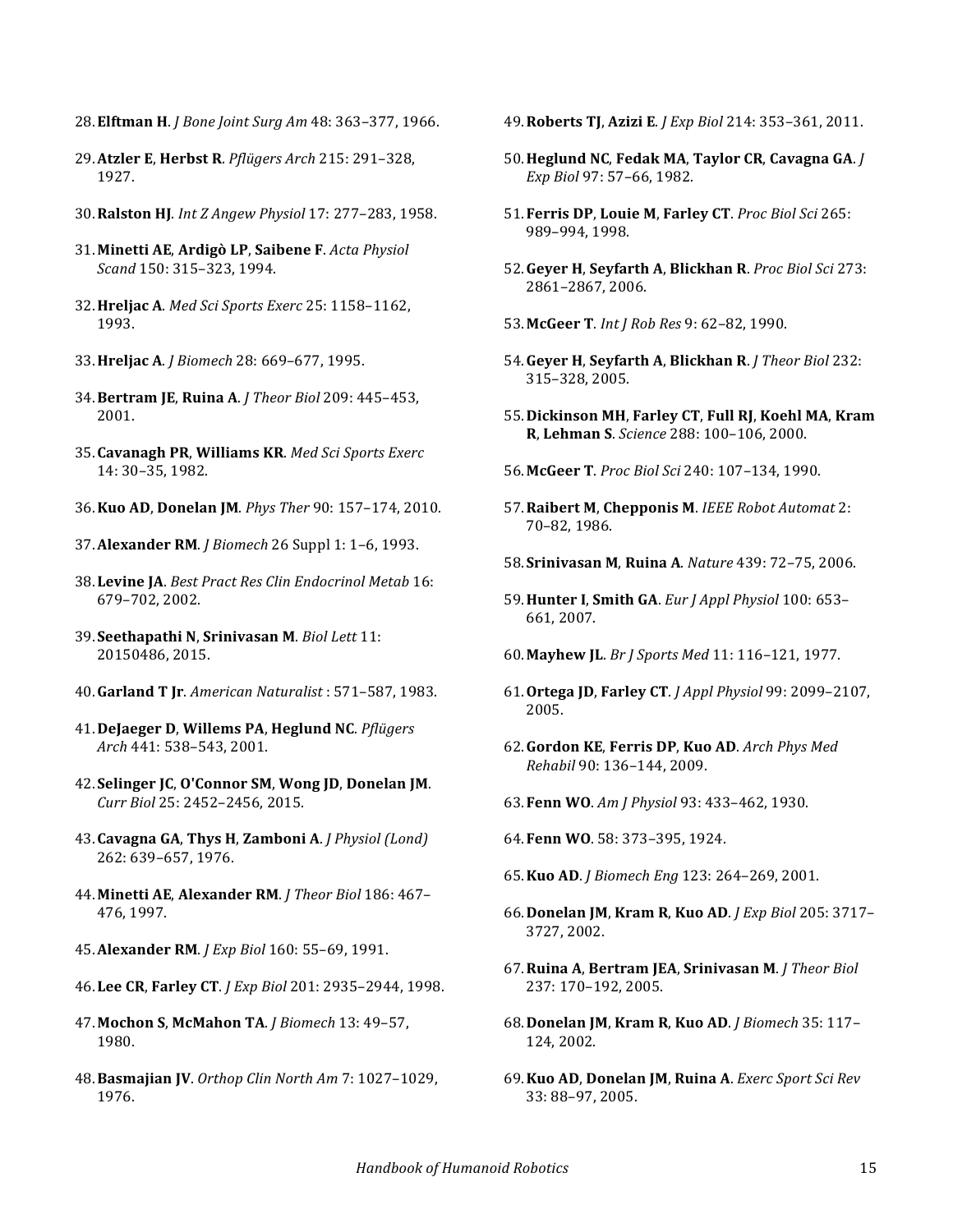- 70. Soo CH, Donelan JM. *J Exp Biol* 213: 4265-4271, 2010.
- 71. Wezenberg D, Cutti AG, Bruno A, Houdijk H. / *Rehabil Res Dev* 51: 1579–1590, 2014.
- 72. Waters RL, Perry J, Antonelli D, Hislop H. *J Bone Joint Surg Am* 58: 42-46, 1976.
- 73.**Caputo JM**, **Collins SH**. *Scientific Reports* 4: 7213, 2014.
- 74.**Maganaris CN**, **Paul JP**. *J Biomech* 35: 1639–1646, 2002.
- 75.**Biewener AA**, **Roberts TJ**. *Exerc Sport Sci Rev* 28: 99, 2000.
- 76.**Roberts TJ**, **Marsh RL**, **Weyand PG**, **Taylor CR**. *Science* 275: 1113–1115, 1997.
- 77.**Lichtwark GA**, **Bougoulias K**, **Wilson AM**. *J Biomech* 40: 157–164, 2007.
- 78.**Lai A**, **Lichtwark GA**, **Schache AG**, **Lin Y-C**, **Brown NAT**, **Pandy MG**. *J Appl Physiol* 118: 1266-1275, 2015.
- 79.**Hilber K**, **Sun YB**, **Irving M**. *J Physiol (Lond)* 531: 771–780, 2001.
- 80.**Hogan MC**, **Ingham E**, **Kurdak SS**. *Am J Physiol* 274: E397-402, 1998.
- 81. **Rall JA**. *Exerc Sport Sci Rev* 13: 33-74, 1985.
- 82. Chasiotis D, Bergström M, Hultman E. *J Appl Physiol* 63: 167–174, 1987.
- 83. Bergström M, Hultman E. *J Appl Physiol* 65: 1500-1505, 1988.
- 84. Marsh RL, Ellerby DJ, Carr JA, Henry HT, **Buchanan CI**. *Science* 303: 80–83, 2004.
- 85.**Modica JR**, **Kram R**. *J Appl Physiol* 98: 2126–2131, 2005.
- 86.**Farley CT**, **González O**. *J Biomech* 29: 181–186, 1996.
- 87. **Platzer W**. 5 ed. Thieme, 2004.
- 88. Adamczyk PG, Collins SH, Kuo AD. *J Exp Biol* 209:

3953-3963, 2006.

- 89. Weyand PG, Sternlight DB, Bellizzi MJ, Wright S. / *Appl Physiol* 89: 1991–1999, 2000.
- 90.**Ker RF**, **Bennett MB**, **Bibby SR**, **Kester RC**, **Alexander RM**. *Nature* 325: 147–149, 1987.
- 91.**Lee SSM**, **Piazza SJ**. *J Exp Biol* 212: 3700–3707, 2009.
- 92. Scholz MN, Bobbert MF, van Soest AJ, Clark JR, **van Heerden J**. *J Exp Biol* 211: 3266-3271, 2008.
- 93.**Robinovitch SN**, **Evans SL**, **Minns J**, **Laing AC**, **Kannus P.** Cripton PA, Derler S, Birge SJ, Plant D. **Cameron ID**, **Kiel DP**, **Howland J**, **Khan K**, Lauritzen JB. In: Osteoporos Int. Springer-Verlag, 2009, p. 1977-1988.
- 94. Schwickert L, Becker C, Lindemann U, Maréchal **C**, **Bourke A**, **Chiari L**, **Helbostad JL**, **Zijlstra W**, **Aminian K**, **Todd C**, **Bandinelli S**, **Klenk J**, **FARSEEING Consortium and the FARSEEING Meta Database Consensus Group**. *Z Gerontol Geriatr* 46: 706–719, 2013.
- 95. Bohm S, Mademli L, Mersmann F, Arampatzis A. *Sports Med* 45: 1759–1777, 2015.
- 96. Burke D, Gandevia SC, McKeon B. *J Physiol (Lond)* 339: 535–552, 1983.
- 97. Marsden CD, Merton PA, Morton HB. *J Physiol (Lond)* 259: 531-560, 1976.
- 98.**Dietz V**, **Schmidtbleicher D**, **Noth J**. *J Neurophysiol* 42: 1212–1222, 1979.
- 99.**Grillner S**. *Acta Physiol Scand* 86: 92–108, 1972.
- 100. **Craig AD**. *Nat Rev Neurosci* 3: 655-666, 2002.
- 101. **Hogan N**, **Sternad D**. *Biol Cybern* 106: 727–739, 2012.
- 102. More HL, Hutchinson JR, Collins DF, Weber DJ, **Aung SKH**, **Donelan JM**. *Proc Biol Sci* 277: 3563– 3568, 2010.
- 103. **Rossi A, Decchi B**. *J Physiol (Lond)* 481 (Pt 2): 521-532, 1994.
- 104. **Prochazka A**. *Prog Neurobiol* 33: 281–307, 1989.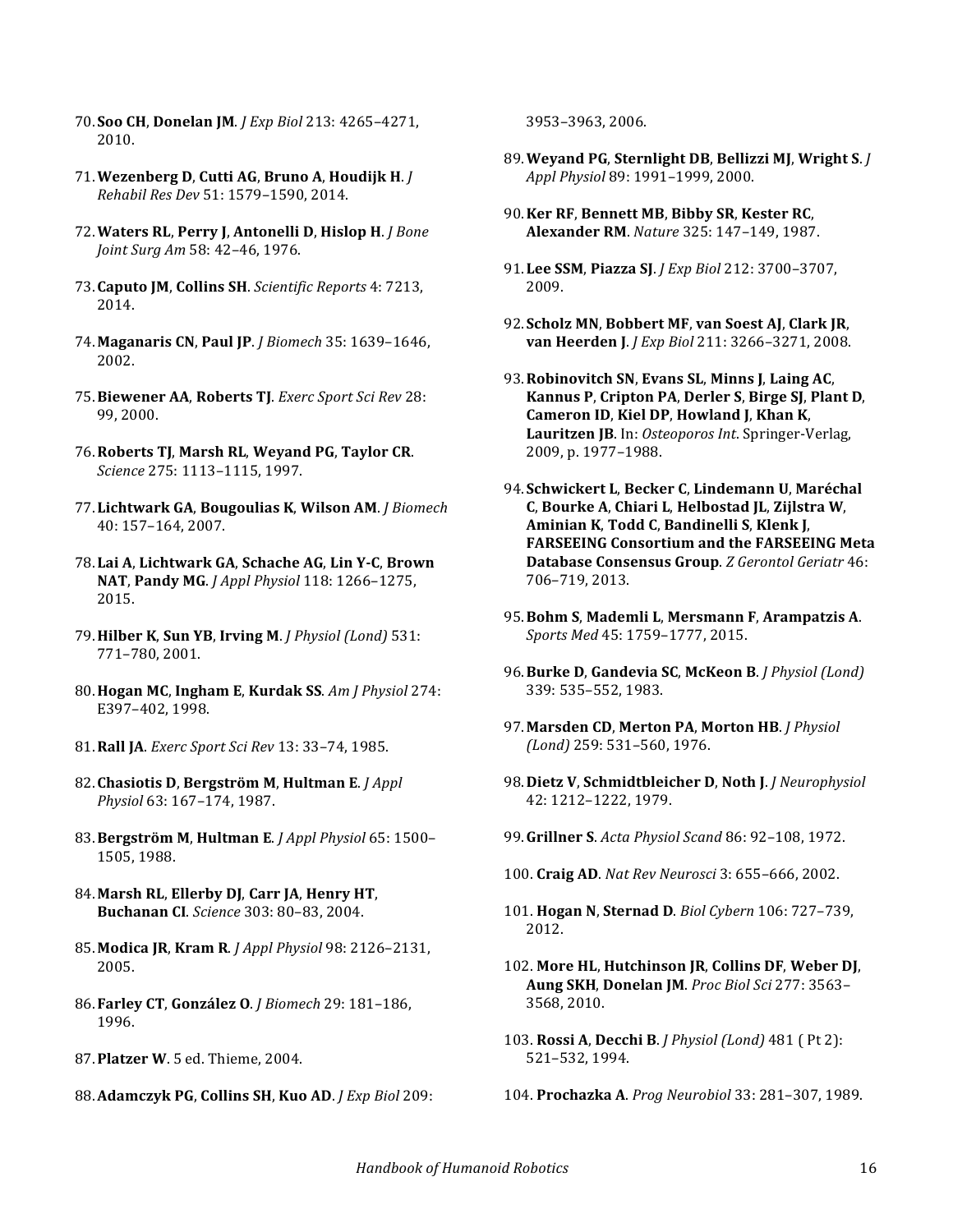- 105. Prochazka A, Clarac F, Loeb GE, Rothwell JC, **Wolpaw JR**. *Exp Brain Res* 130: 417–432, 2000.
- 106. **Zehr EP**, **Stein RB**. *Prog Neurobiol* 58: 185–205, 1999.
- 107. Dietz V, Colombo G. Movement Disorders 13: 255-261, 1998.
- 108. **Sinkjaer T**, **Andersen JB**, **Ladouceur M**, **LO**, **Nielsen JB**. *J Physiol (Lond)* 523 Pt 3: 817-827, 2000.
- 109. **Dietz V**, **Harkema SJ**. *J Appl Physiol* 96: 1954– 1960, 2004.
- 110. **Dietz V, Gollhofer A, Kleiber M, Trippel M.** *Exp Brain Res* 89: 229–231, 1992.
- 111. Van de Crommert HW, Faist M, Berger W, **Duysens J**. *Brain Res* 734: 341–344, 1996.
- 112. Gever H. Herr H. *IEEE Trans Neural Syst Rehabil Eng* 18: 263-273, 2010.
- 113. **Song S**, **Geyer H**. *J Physiol (Lond)* 593: 3493–3511, 2015.
- 114. Brown IE, Loeb GE. In: Biomechanics and Neural *Control of Posture and Movement*. Springer New York, 2000, p. 148-163.
- 115. **van Soest AJ**, **Bobbert MF**. *Biol Cybern* 69: 195– 204, 1993.
- 116. **van der Krogt MM**, **de Graaf WW**, **Farley CT**, **Moritz CT, Richard Casius LJ, Bobbert MF.** *J Appl Physiol* 107: 801–808, 2009.
- 117. Moritz CT, Farley CT. *J Appl Physiol* 97: 1313-1322, 2004.
- 118. Moritz CT, Farley CT. *| Biomech* 39: 1030-1038, 2006.
- 119. **Moritz CT**, **Farley CT**. *J Exp Biol* 208: 939–949, 2005.
- 120. **Ferris DP**, **Liang K**, **Farley CT**. *J Biomech* 32: 787– 794, 1999.
- 121. Garcia M, Chatterjee A, Ruina A, Coleman M. *J Biomech Eng* 120: 281–288, 1998.
- 122. Schwab AL, Wisse M. Proc ASME Des Eng 6: 531-

539, 2001.

- 123. **Bauby CE, Kuo AD.** *J Biomech* 33: 1433-1440, 2000.
- 124. **O'Connor SM, Kuo AD.** *J Neurophysiol* 102: 1411-1419, 2009.
- 125. **Kuo AD**. *Int J Rob Res* 18: 917–930, 1999.
- 126. **Libby T**, **Moore TY**, **Chang-Siu E**, **Li D**, **Cohen DJ**, **Jusufi A, Full RJ.** *Nature* 481: 181-184, 2012.
- 127. Pijnappels M, Kingma I, Wezenberg D, Reurink **G**, **van Dieën JH**. *Exp Brain Res* 201: 689–699, 2010.
- 128. **O'Connor SM, Xu HZ, Kuo AD**. Gait Posture 36: 102–107, 2012.
- 129. Dean JC, Alexander NB, Kuo AD. IEEE Trans *Biomed Eng* 54: 1919–1926, 2007.
- 130. **Ijmker T, Houdijk H, Lamoth CJC, Beek PJ, van der Woude LHV**. *J Biomech* 46: 2109–2114, 2013.
- 131. Zaytsev P, Hasaneini SJ, Ruina A. In: IEEE Int Conf *Robot Autom*. IEEE, 2015, p. 6295–6300.
- 132. **Hof AL, Vermerris SM, Gjaltema WA.** *J Exp Biol* 213: 2655–2664, 2010.
- 133. Tang PF, Woollacott MH, Chong RK. Exp Brain *Res* 119: 141–152, 1998.
- 134. **Patla AE**, **Vickers JN**. *NeuroReport* 8: 3661–3665, 1997.
- 135. **Matthis J, Barton S, Fajen B**. *J Vis* 13: 121-121, 2013.
- 136. Raibert M. 1st ed. The MIT Press, 1987.
- 137. **Seyfarth A, Geyer H, Herr H.** *J Exp Biol* 206: 2547– 2555, 2003.
- 138. **Haberland M, Karssen J, Kim S.** In: IEEE Int Conf *Robot Autom*. 2011.
- 139. **Haberland M, Karssen JGD, Kim S, Wisse M. In:** *2011 IEEE/RSJ International Conference on Intelligent Robots and Systems (IROS 2011)*. IEEE, 2011, p. 3957-3962.
- 140. Karssen JGD, Haberland M, Wisse M, Kim S.